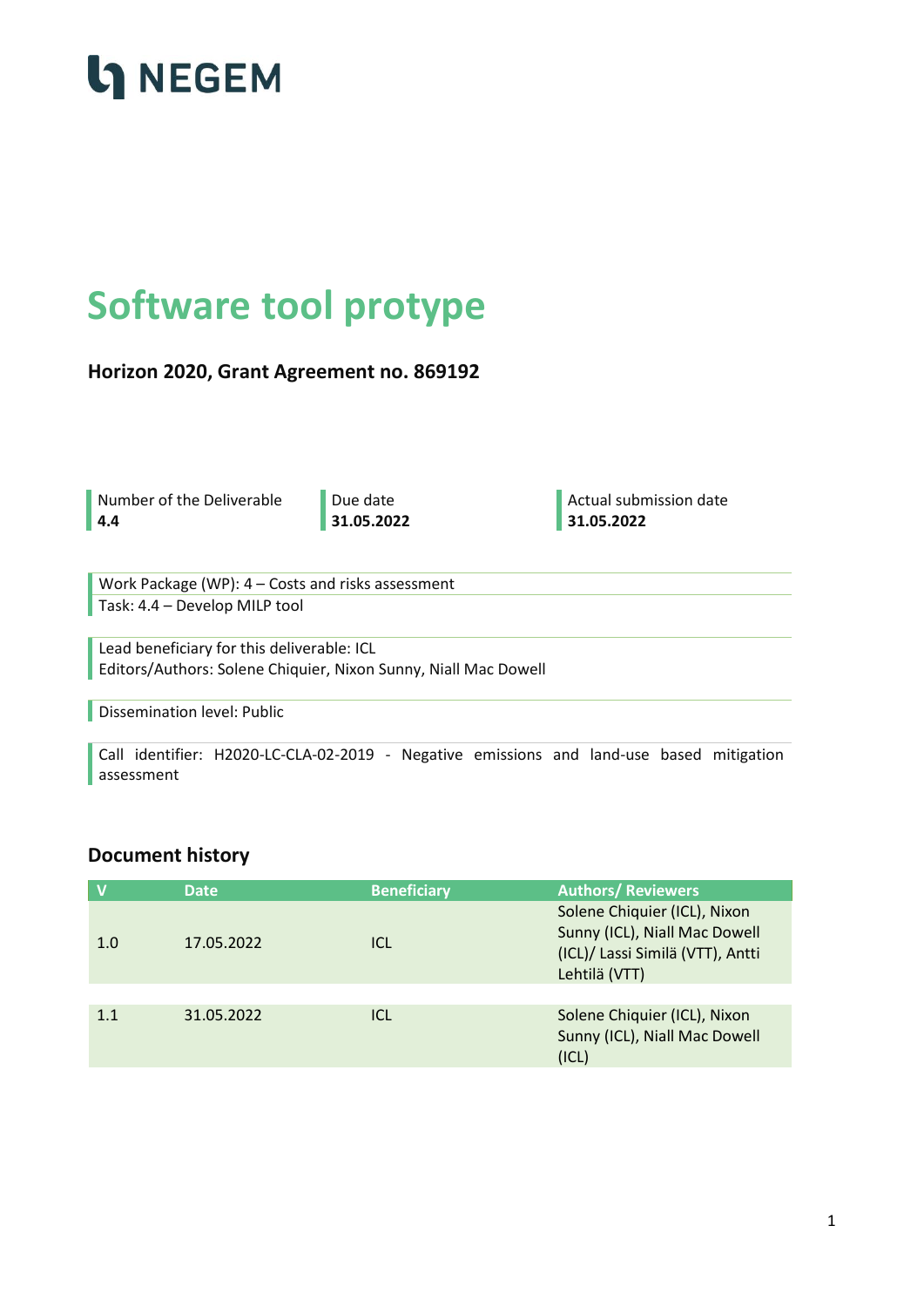### **Partners**

| VTT - VTT Technical Research Centre of Finland Ltd, Finland               |
|---------------------------------------------------------------------------|
| PIK - Potsdam Institute for Climate Impact Research, Germany              |
| ICL - Imperial College of Science Technology and Medicine, United Kingdom |
| UCAM - University of Cambridge, United Kingdom                            |
| ETH - Eidgenössische Technische Hochschule Zürich, Switzerland            |
| BELLONA - Bellona Europa, Belgium                                         |
| ETA - ETA Energia, Trasporti, Agricoltura, Italy                          |
| NIVA - Norwegian Institute for Water Research, Norway                     |
| RUG - University of Groningen, Netherlands                                |
| INSA - Institut National des Sciences Appliquées de Toulouse, France      |
| CMW - Carbon Market Watch, Belgium                                        |
| UOXF - University of Oxford, United Kingdom                               |
| SE - Stockholm Exergi, Sweden                                             |
| St1 - St1 Oy, Finland                                                     |
| DRAX - Drax Power Limited, United Kingdom                                 |
| SAPPI - Sappi Netherlands Services, The Netherlands                       |

#### **Statement of Originality**

This deliverable contains original unpublished work except where clearly indicated otherwise. Acknowledgement of previously published material and of the work of others has been made through appropriate citation, quotation or both.

#### **Disclaimer of warranties**

The sole responsibility for the content of this report lies with the authors. It does not necessarily reflect the opinion of the European Union. Neither the European Commission nor INEA are responsible for any use that may be made of the information contained therein.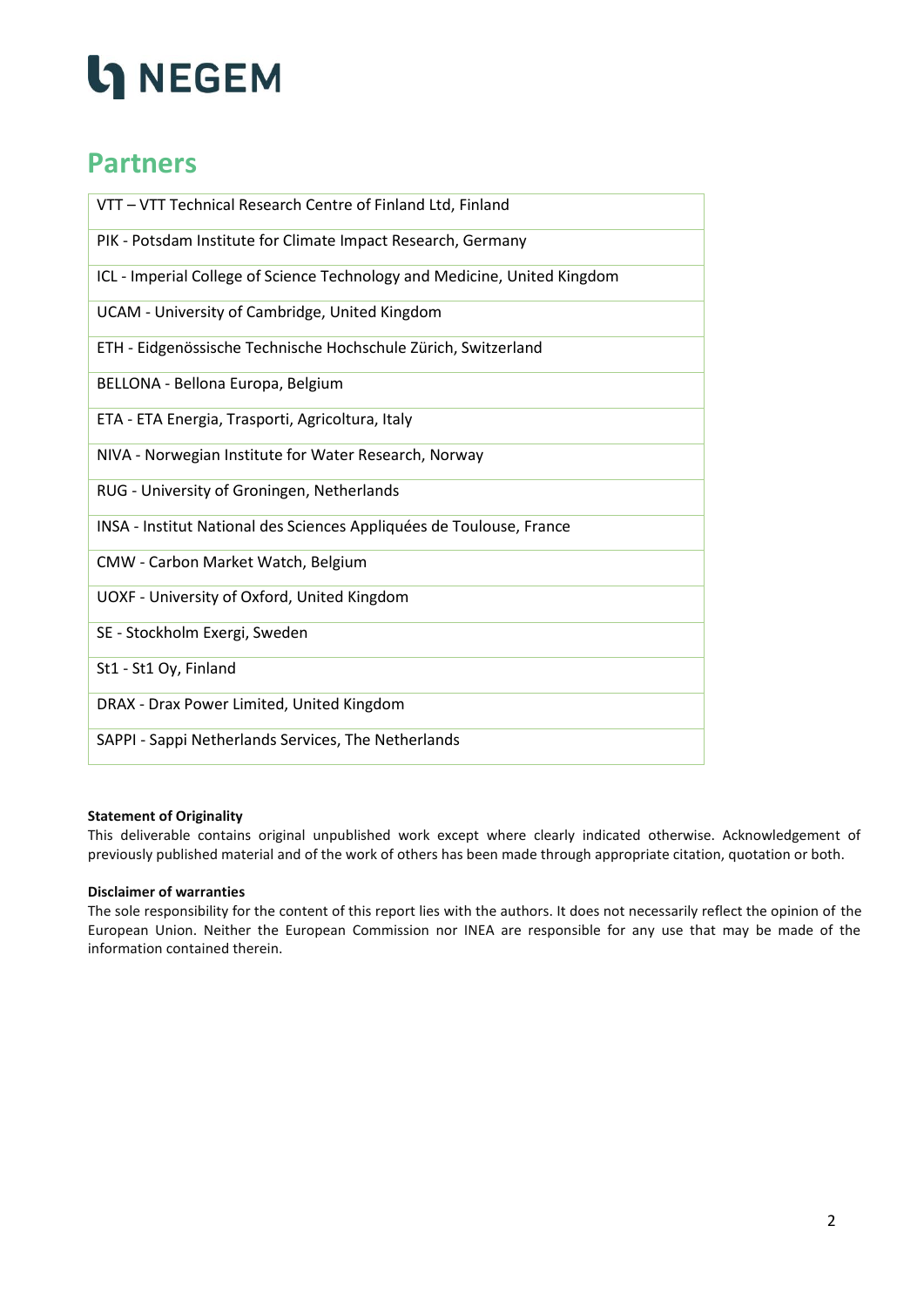### <span id="page-2-0"></span>**Executive Summary**

The purpose of this document is to provide a reference guide as documentation for the software prototype developed in task 4.4 of work package (WP) 4 in the NEGEM project. The tool is implemented in General Algebraic Modeling Systems (GAMS), which is not an open-source software, but it easily interfaces with commercial solvers, allowing the institutional partners in the project to access the software. This documentation does not provide a full algebraic model formulation covering parameters and equations for enhancing brevity. A complete version of the model documentation is to be presented alongside the scenarios explored in Deliverable 4.5 to include scenario-specific constraints in addition to the general model formulation. Nonetheless, the key model components, their functionalities, technology description, and constraint formulation, are covered in this documentation on the software prototype.

The core functionality of the tool is to generate member state-specific pathways for the deployment of negative emissions technologies and practices (NETPs) based on targets for carbon dioxide removal (CDR) and geophysical constraints. The prototype offers the capacity to include multiple NETPs with different system dynamics in a general modelling framework to explore different modelling scenarios. The tool provides insights on deployment pathways and their overall performance as measured through key performance indicators (KPIs) related to cost and environmental impacts.

The prototype features NETPs such as afforestation, bioenergy with carbon capture and storage (BECCS), direct air carbon capture and storage (DACCS), and enhanced weathering (EW). The modelling framework is currently undergoing further development to include other NETPs such as biochar and soil carbon sequestration (SCS), with their associated datasets being developed and expanded upon Deliverables 4.1 and 4.2. In particular, these technologies are modularised in the framework to allow multiple key performance indicators to be evaluated. This provides the capability to integrate the inputs and outputs from work package 1 to quantify the environmental performance of the NETPs in a harmonised approach.

The use of the software prototype, together with the techno- and bio-geophysics databases can be used to explore member state-specific CDR deployment under various constraints. This can quantify the collective capability of EU member states to contribute towards the global CDR budget. Moreover, these scenario investigations provide insights into technology and policy barriers that constrain the deployment rate of NETPs. Thus, helping to develop targeted policy around process and technology intensification to mitigate any environmental and economic risks. Deliverable 4.5 will present analysis of a wide range of scenarios based on different member-state specific CDR ambitions and constraints on technology build rates to inform EU policy on the subject.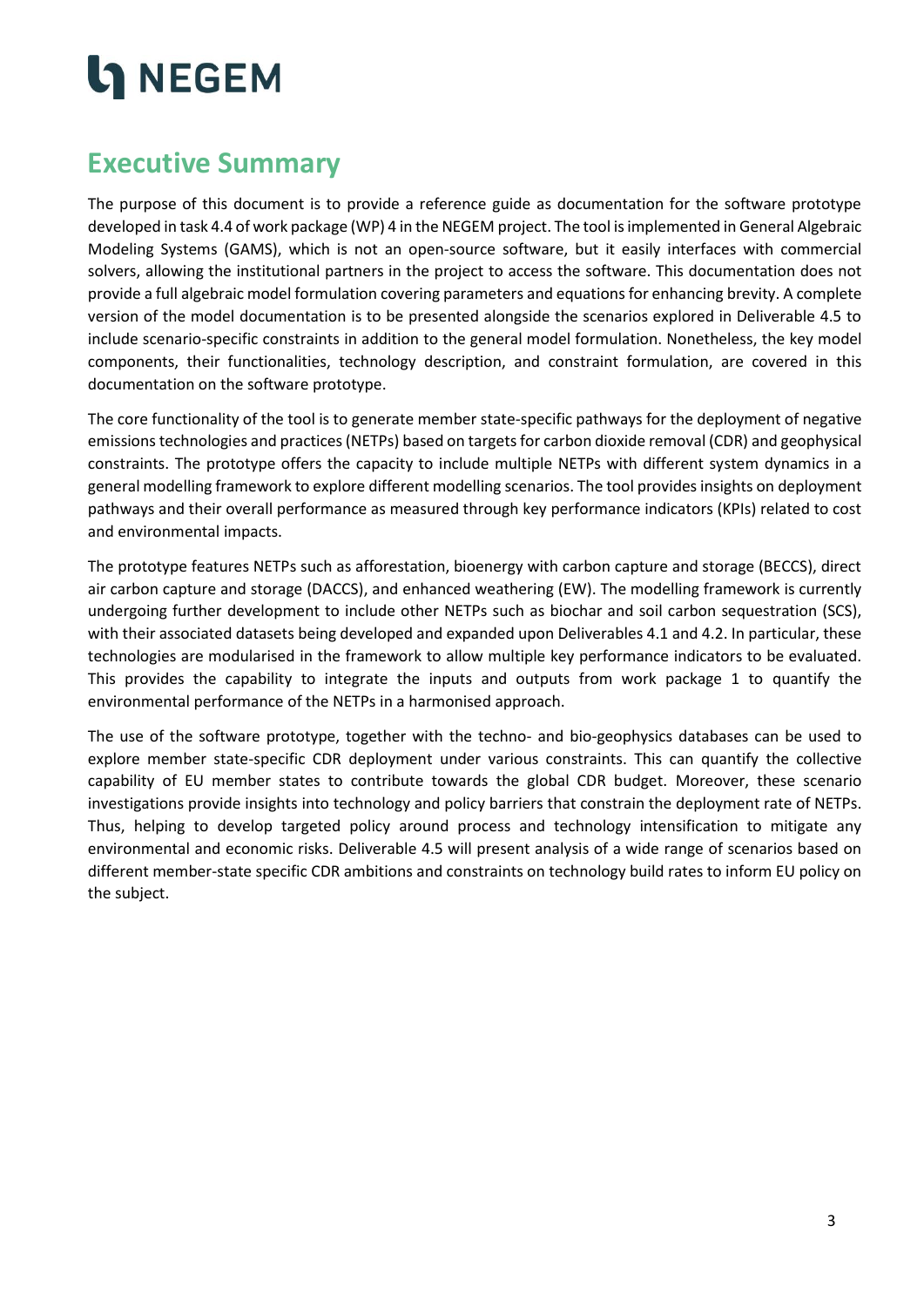### **Table of contents**

| 1. |     |  |
|----|-----|--|
| 2. |     |  |
|    | 2.1 |  |
|    | 2.2 |  |
|    | 2.3 |  |
|    | 2.4 |  |
|    | 2.5 |  |
|    | 2.6 |  |
| 3. |     |  |
|    | 3.1 |  |
|    | 3.2 |  |
|    | 3.3 |  |
|    | 3.4 |  |
| 4. |     |  |
| 5. |     |  |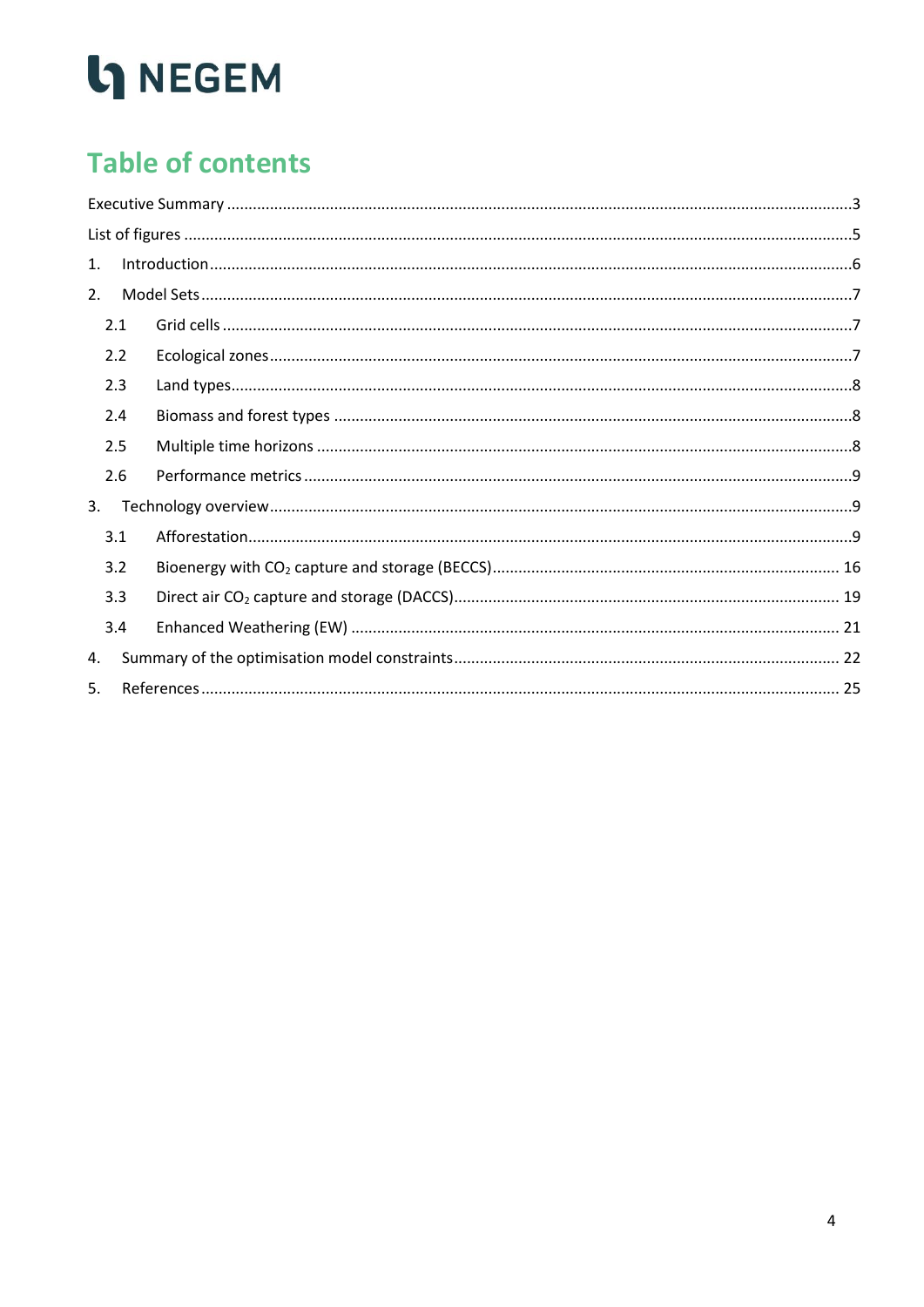# h NEGEM

### <span id="page-4-0"></span>**List of figures**

| Figure 1: 28 grid cells used in the simulation and optimisation model prototype to represent the geographical           |  |  |  |  |  |
|-------------------------------------------------------------------------------------------------------------------------|--|--|--|--|--|
|                                                                                                                         |  |  |  |  |  |
| Figure 2: 19 global ecological zones used to differentiate between the different kinds of environments in the           |  |  |  |  |  |
|                                                                                                                         |  |  |  |  |  |
| Figure 3: Equations which compute the cumulative total above-ground biomass stock and mean annual above-                |  |  |  |  |  |
|                                                                                                                         |  |  |  |  |  |
| Figure 4: Equations which compute the timelines attached to the individual forest growth phases.  11                    |  |  |  |  |  |
| Figure 5: A flow diagram which represents the decision points which involve thinning operations across the              |  |  |  |  |  |
|                                                                                                                         |  |  |  |  |  |
| Figure 6: Equations to compute the overall proportion of above- and below-ground biomass stock over time. 13            |  |  |  |  |  |
| Figure 7: Equations to compute the overall $CO2$ pool in various components of the biomass stock.  13                   |  |  |  |  |  |
| Figure 8: Equations to compute the overall energy requirements of forestry operations 15                                |  |  |  |  |  |
|                                                                                                                         |  |  |  |  |  |
| Figure 10: Economic evaluation of afforestation based on all the sub-model interactions.  16                            |  |  |  |  |  |
| Figure 11: Schematic of the BECCS supply chain, outlining the interactions between the sub-models used in the           |  |  |  |  |  |
|                                                                                                                         |  |  |  |  |  |
| Figure 12: Equations to compute the direct land use change effects from clearing the land, and indirect land            |  |  |  |  |  |
|                                                                                                                         |  |  |  |  |  |
| Figure 13: Equations which compute the CO <sub>2</sub> footprint of the various processes along the BECCS supply chain. |  |  |  |  |  |
|                                                                                                                         |  |  |  |  |  |
| Figure 14: Economic evaluation of BECCS based on all the costs incurred along its value chain 19                        |  |  |  |  |  |
| Figure 15: Schematic of the DACCS supply chain, outlining the interactions between the sub-models used in               |  |  |  |  |  |
|                                                                                                                         |  |  |  |  |  |
| Figure 16: Economic evaluation of DACCS based on all the costs incurred along its value chain.  20                      |  |  |  |  |  |
| Figure 17: Schematic of the EW supply chain, outlining the interactions between the sub-models used in the              |  |  |  |  |  |
|                                                                                                                         |  |  |  |  |  |
| Figure 18: Equations which compute the CO <sub>2</sub> footprint of the various processes along the EW supply chain 22  |  |  |  |  |  |
| Figure 19: Equality and inequality constraints in the optimisation formulation to provide bounds for the key            |  |  |  |  |  |
| decision variable - the amount of each CDR technology to deploy to meet the cumulative CDR target across                |  |  |  |  |  |
|                                                                                                                         |  |  |  |  |  |
|                                                                                                                         |  |  |  |  |  |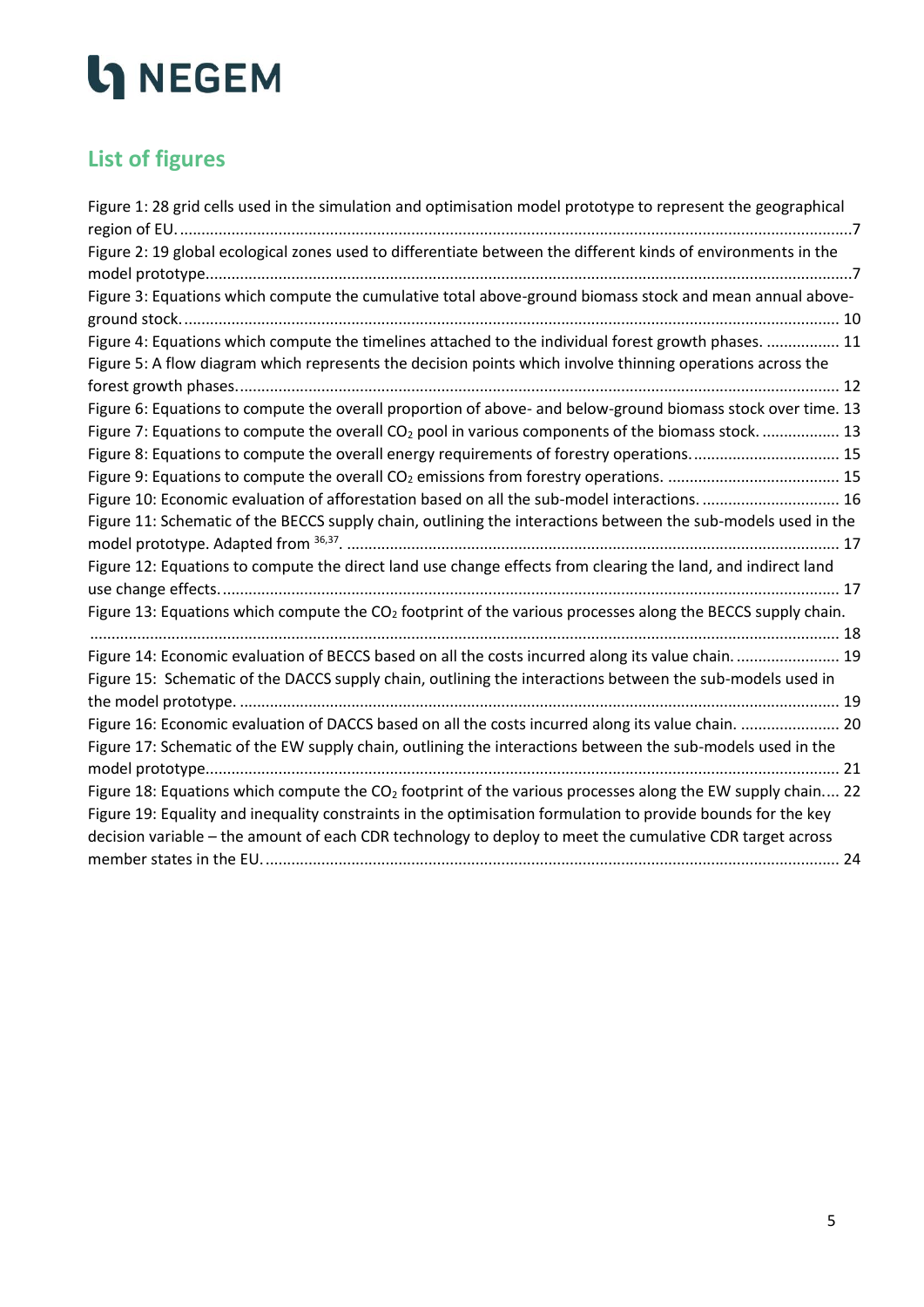#### <span id="page-5-0"></span>*1. Introduction*

The aim of this document is to provide a reference guide for the tools and software developed in this project. This section contains a detailed overview of the interaction between a user and the prototype release in GAMS along with the methodology for tailoring the models for application to any specific case study. In GAMS, models are constructed in an abstract manner where the model data is separated from the model to enhance reusability of the model equations without the need for extensive modification with each use<sup>i</sup>. This style was adopted for the development of the software tool in this project to reduce the development time associated with investigating multiple scenarios.

The GAMS modelling environment consists of four key model entities: Sets, Parameters, Variables and Equations. Sets typically contain a list of items. Parameters contain known values of metrics that are often indexed by components in the sets. Variables are used to describe often unknown/ varying entities in the physical systems during a simulation or optimisation. Equations are used to describe both equality and inequality constraints that apply to the system being studied. The equality constraints (model equations) are strictly enforced and usually do not vary across different scenarios as they represent fundamental relations governing physical flows in the system. But a user may interact with inequality constraints in the model more often than the equality constraints when studying multiple scenarios and optimising the system. For example, if the objective function of an optimisation of the software tool prototype is to minimise the costs of CDR deployment, the model solver would aim to find the least cost solution that satisfies all the optimisation constraints. Here, examples of inequality constraints in the model include EU member state-specific CDR targets (i.e., the amount of CDR deployment by a member state must exceed its national targets). These targets may vary from one scenario to another depending on the total global CDR quota met by the EU, and how they are shared locally.

All users of the model prototype are expected to be able to interact with the modelling environment directly to run multiple scenarios. This document is targeted at both "developers" and "users" alike to benchmark and record the key model components. The document is not intended to be a comprehensive reference of the entire model as the final version of the tool will evolve over the course of the NEGEM project, by incorporating feedback from additional scenario analysis and development, especially within task 4.5.

<sup>&</sup>lt;sup>i</sup> Fore more information on GAMS, refer to the following documentation[: https://www.gams.com/latest/docs/](https://www.gams.com/latest/docs/)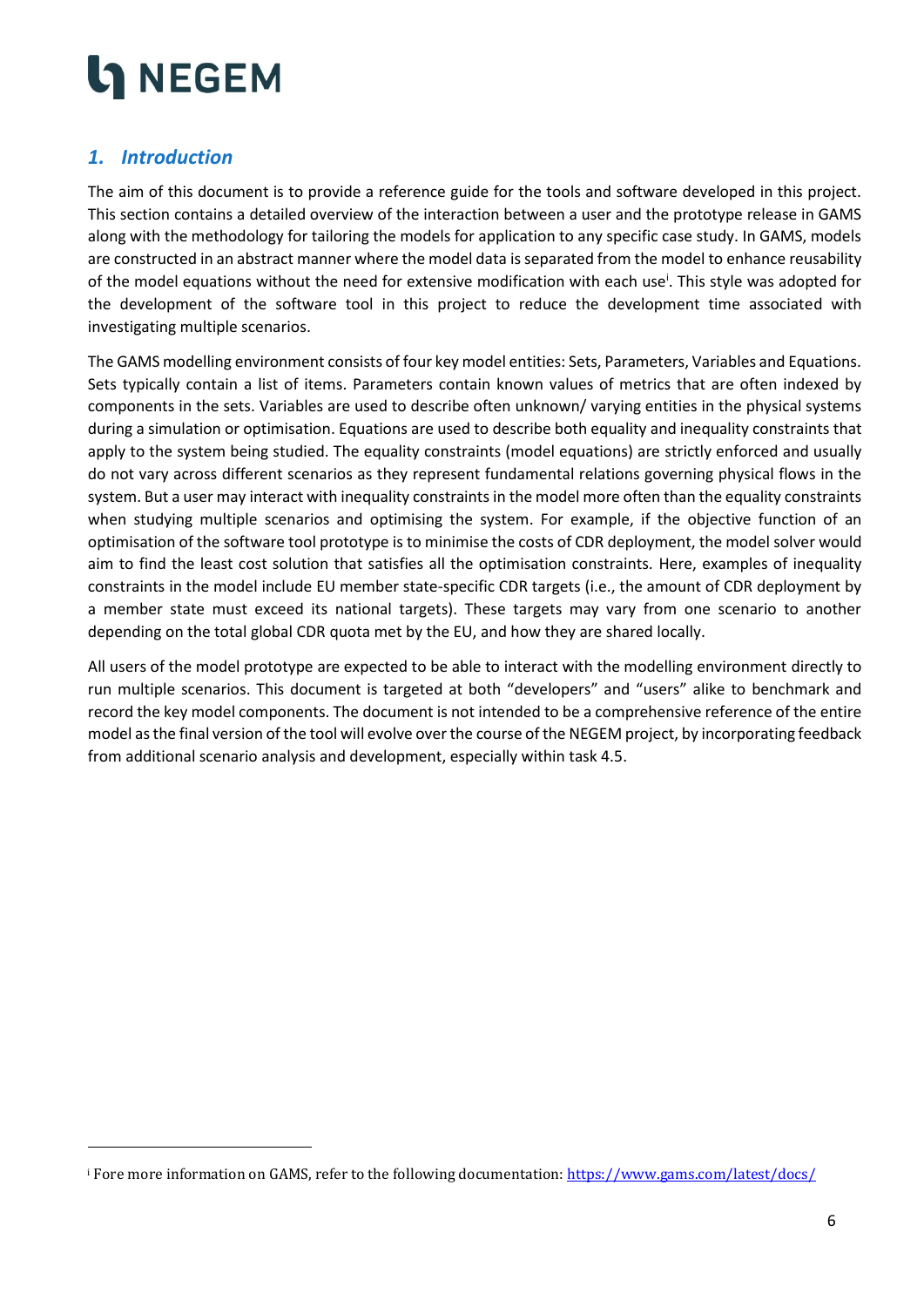#### <span id="page-6-0"></span>*2. Model Sets*

#### <span id="page-6-1"></span>*2.1 Grid cells*

The spatial representation uses a mathematical set in which the elements represent all the potential locations in the overarching spatial region of interest. Ultimately, the number of grid cells in the region is a function of the granularity of dataset and the desired level of spatial aggregation to characterise regional variations in key modelling parameters. For example, the level of precipitation and the general climate depends on the location, and a coarse aggregation of space may overlook the regional differences in the climate and may generate inaccurate estimates of biomass growth.

| AT        | Austria         | IΤ        | Italy                 |
|-----------|-----------------|-----------|-----------------------|
| <b>BE</b> | Belgium         | LV        | Latvia                |
| <b>BG</b> | <b>Bulgaria</b> | LT        | Lithuania             |
| <b>HR</b> | Croatia         | LU        | Luxembourg            |
| <b>CY</b> | Cyprus          | MT        | Malta                 |
| CZ        | Czech Republic  | NL.       | <b>Netherlands</b>    |
| DK        | Denmark         | PL        | Poland                |
| EE.       | Estonia         | PT        | Portugal              |
| FI        | Finland         | RO        | Romania               |
| <b>FR</b> | France          | <b>SK</b> | Slovakia              |
| <b>DE</b> | Germany         | SI        | Slovenia              |
| EL.       | Greece          | ES.       | Spain                 |
| HU        | Hungary         | SE.       | Sweden                |
| ΙE        | Ireland         | UK        | <b>United Kingdom</b> |

*Figure 1: 28 grid cells used in the simulation and optimisation model prototype to represent the geographical region of EU.*

<span id="page-6-3"></span>The model prototype uses a set of 28 cells (see Figure 1) with each cell representing a member-state in the EU (in addition to the UK). The cells follow the natural boundaries separating each country from another, and the overall variations in different model parameters are aggregated at a country-level. In general, open-source Geographical Information Systems (GIS) tools such as QGIS can render highly granular datasets and aggregate them according to approximate polygons covering a country's borders. These GIS tools can be readily interfaced with the model prototype to improve the efficiency of data transfer and eliminate human errors.

#### <span id="page-6-2"></span>*2.2 Ecological zones*

A mathematical set is used to differentiate between the different ecological zones used in the model. Geophysical datasets are classified according to the ecological zone, containing data on changes in forests, and present states. The global ecological zone map includes tropics, temperate and boreal forests.

| p            | Polar                           | <b>SBSk</b> | Subtropical desert              |
|--------------|---------------------------------|-------------|---------------------------------|
| Ba.          | <b>Boreal coniferous forest</b> | <b>SCs</b>  | Subtropical humid forest        |
| Bb.          | Boreal toundra woodland         | <b>SCf</b>  | Subtropical dry forest          |
| <b>BM</b>    | Boreal mountain systems         | SM          | Subtropical mountain systems    |
| <b>TeBSk</b> | Temperate steppe                | Tar         | <b>Tropical rainforest</b>      |
| TeBWk        | Temperate desert                | Tawa        | Tropical moist deciduous forest |
| <b>TeDc</b>  | Temperate continental forest    | Tawb        | <b>Tropical dry forest</b>      |
| TeDo         | Temperate oceanic forest        | <b>TBSh</b> | <b>Tropical shrubland</b>       |
| TeM          | Temperate mountain systems      | <b>TBWh</b> | <b>Tropical desert</b>          |
| <b>SBSh</b>  | Subtropical steppe              | ТM          | Tropical mountain systems       |
|              |                                 |             |                                 |

<span id="page-6-4"></span>*Figure 2: 19 global ecological zones used to differentiate between the different kinds of environments in the model prototype.*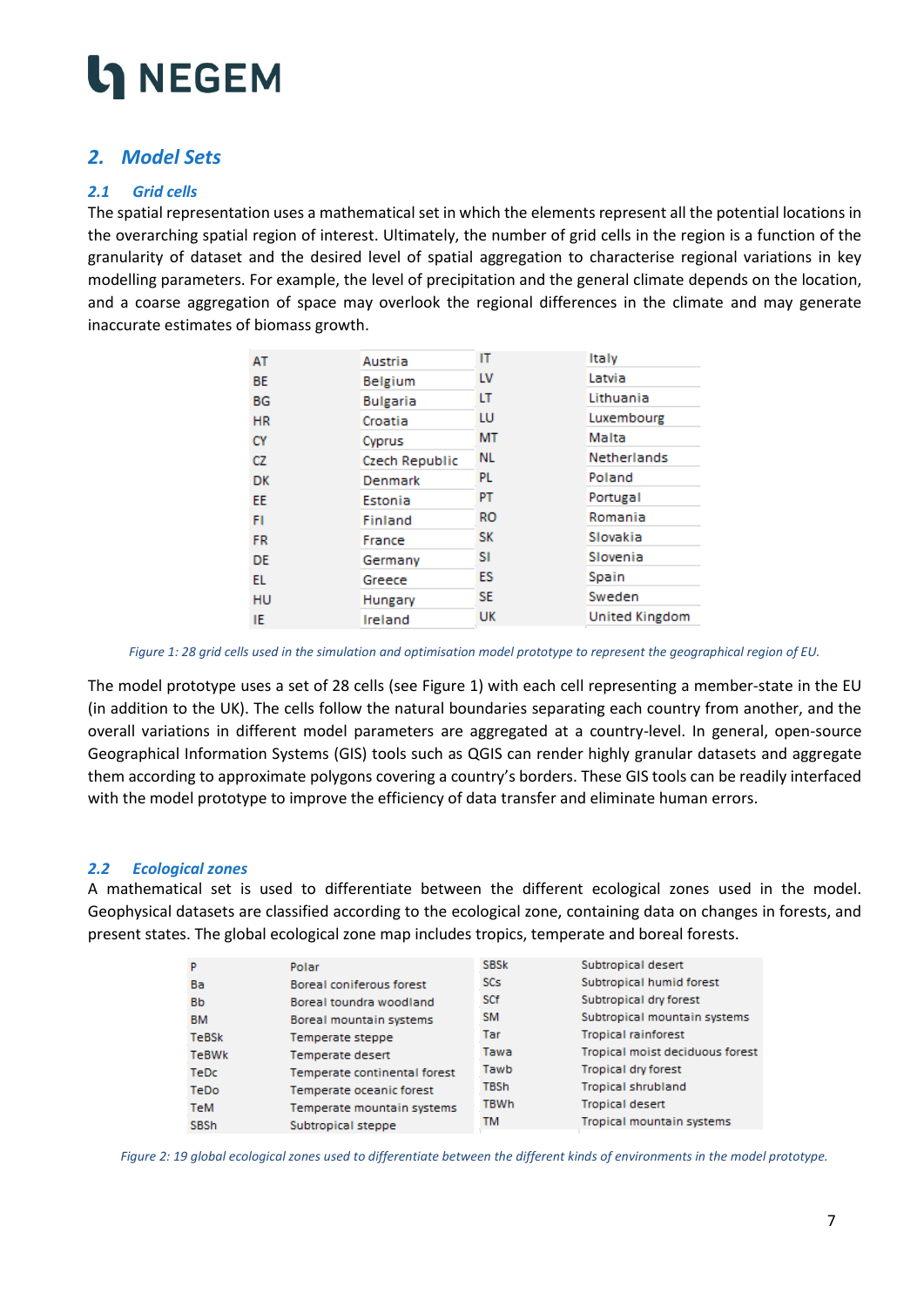A total of 20 global ecological zones (see Figure 2) have been defined and mapped according to the Food and Agriculture Organization of the United Nations (FAO)<sup>ii</sup>, ranging from the evergreen tropical rainforest zone to the boreal tundra woodland zone. A main principle of delineating the global ecological zones involved the aggregation or matching of available regional ecological or potential vegetation maps into the global framework. Many attributes (e.g., land availability) within a systems assessment framework for negative emissions deployment are dependent on the ecological zones.

The type of climate is another mathematical set which differentiates the datasets on temperature, precipitation, etc. The model prototype contains five different climate types as follows: tropical, subtropical, boreal, temperate, and polar.

#### <span id="page-7-0"></span>*2.3 Land types*

Mathematical sets are used to differentiate between the different types of land which can be used for various purposes. This characterisation helps to screen regions on their capacity to deliver BECCS, EW, and other CDR technologies. Each country has a different proportion of these land types, and this captures geophysical constraints which determine the technical potential of certain types of CDR development in these regions. The set elements are classified as follows: cropland, grassland, forests, marginal agricultural land, land with reforestation potential, and land with harvested wheat.

#### <span id="page-7-1"></span>*2.4 Biomass and forest types*

The model prototype considers a mathematical set to denote the different biomass and forestry types as they have different features. The crop yield for different species varies, along with their energy content and these factors, amongst others must be incorporated in the modelling framework to improve the accuracy of the deployment estimates. The biomass set elements are as follows: miscanthus, switchgrass, wheat straw, willow, forestry residues. Similarly, the forest types are characterised as either broadleaves or conifers.

Note that these resource types can be imported, stored, and converted in the different regions. These default resource sets can be expanded with additional resources to consider a wider variety of biomass types, with their associated techno-economic parameters.

#### <span id="page-7-2"></span>*2.5 Multiple time horizons*

All the temporal parameters within the model operate with a base unit. This unit must be consistent across all the different operations in the value chain for the model to be systematic and avoid any inconsistencies. The base unit of time in the model is hours for calculations. A discrete representation of the time horizon accounting for the operating window is combined with a separate, distinct investment time horizon in the model prototype.

The base unit for the investment horizon is a decade, thus investment decisions are taken once every 10-years in the model. The minor time period is used to describe the operational decisions, such as time-dependent production, flow, storage rates, etc. The choice of the minor time periods is dependent on the granularity required by the system. In the model prototype, the core function of the model is to evaluate the overall CDR deployment potential, and there are no granular constraints on an hourly or daily basis. An appropriate

ii FAO global ecological zones: [https://www.fao.org/forest-resources-assessment/remote-sensing/global](https://www.fao.org/forest-resources-assessment/remote-sensing/global-ecological-zones-gez-mapping/en/)[ecological-zones-gez-mapping/en/](https://www.fao.org/forest-resources-assessment/remote-sensing/global-ecological-zones-gez-mapping/en/)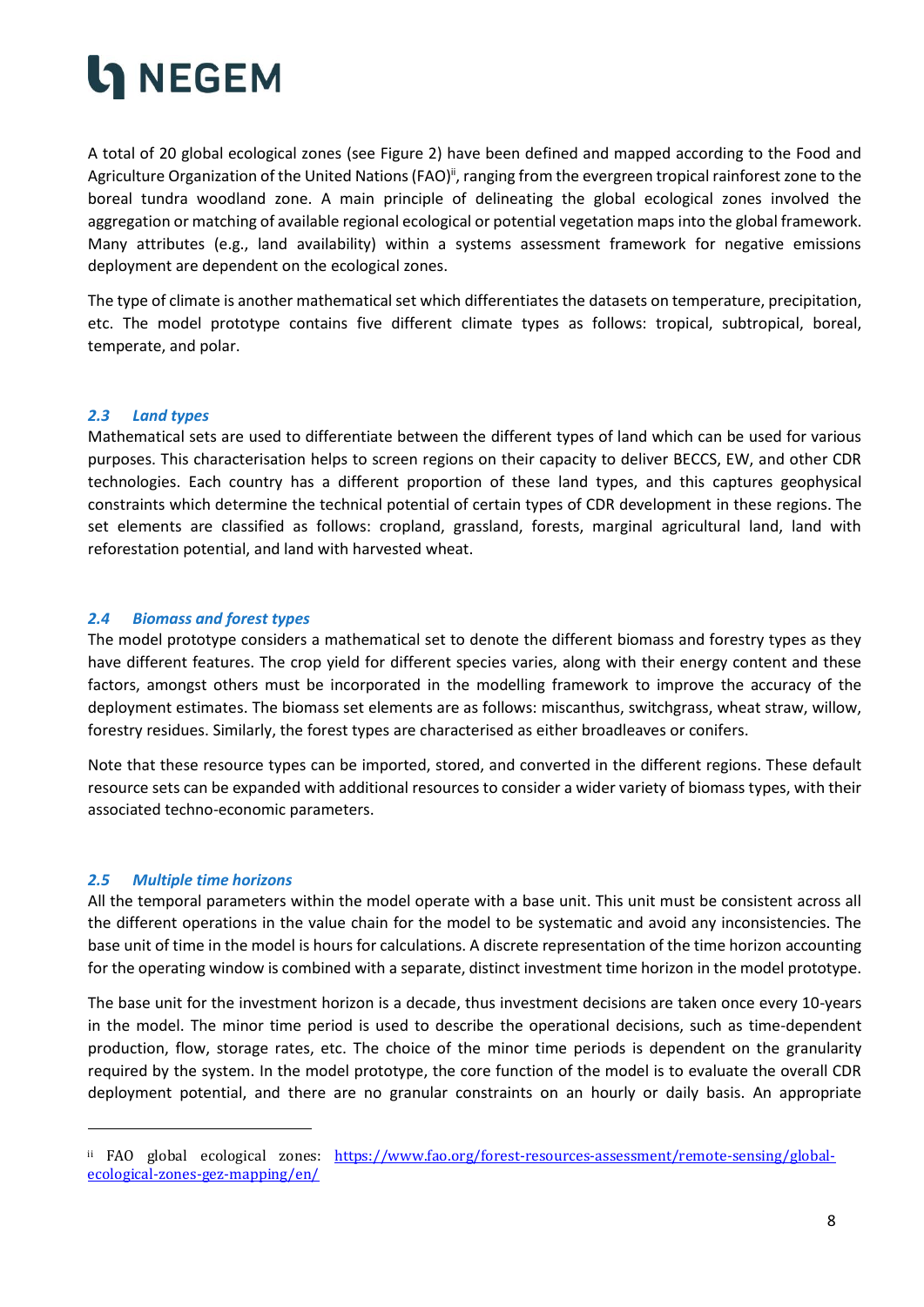aggregation of operational data may use months or seasons to match the granularity observed in the data on precipitation levels, wind speeds, etc. Thus, the set of minor time periods has twelve elements with each corresponding to a month in the year.

#### <span id="page-8-0"></span>*2.6 Performance metrics*

The set of all performance metrics contain various metrics that are used to evaluate the performance of a given CDR pathway. These metrics may be used to compute the objective function or as part of the model constraints. For example, a set of performance metrics may contain capital expenditure, operating expenditure, together with other metrics such as primary energy consumption, and land use. These metrics may also be relevant for multi-objective optimisation problems when considering the development of NETPs with minimal impacts across a range of KPIs. In particular, this enables the model to evaluate environmental impacts, by integrating the life cycle assessments from work package 1. The model prototype computes KPIs such as land use footprint, water use footprint, primary energy consumption, and the total cost of  $CO<sub>2</sub>$  removal.

#### <span id="page-8-1"></span>*3. Technology overview*

This section presents an overview of the different NETPs covered in the model prototype along with their submodels and parameters.

#### <span id="page-8-2"></span>*3.1 Afforestation*

Afforestation is modelled as a series of interactions between the following sub-models: forest growth, forest management, biogenic CO<sub>2</sub> sequestration, fire-risk model, and the forestry operations model.

Within the forest growth model, forest growth rates are characterised by ecological zone, and forest type, to account for a range of geophysical variations. Both the above-ground biomass (the vegetation above the soil, such as stems, branches, foliage, and bark) and the below-ground biomass (i.e., the roots) are included in the forest growth model, as well as dead organic matter.

Within the forest management model, we assume that forest stands are subject to a management approach with minimal human intervention. Forest management maximises the CO<sub>2</sub> sequestration potential of the forest (calculated in the biogenic carbon/ carbon sequestration model) by clearing the forest of old trees, thereby facilitating the growth of the younger trees. This model directly determines the proportion of above-ground biomass that needs to be thinned.

The above-ground biomass stock of reference can be defined as a logistic curve, which is typical in even-aged stands without human intervention. In the model prototype, the above-ground biomass stock of reference, is characterised by ecological zones and parametrised with the IPCC default biomass stock, and net biomass growth rate of natural forests.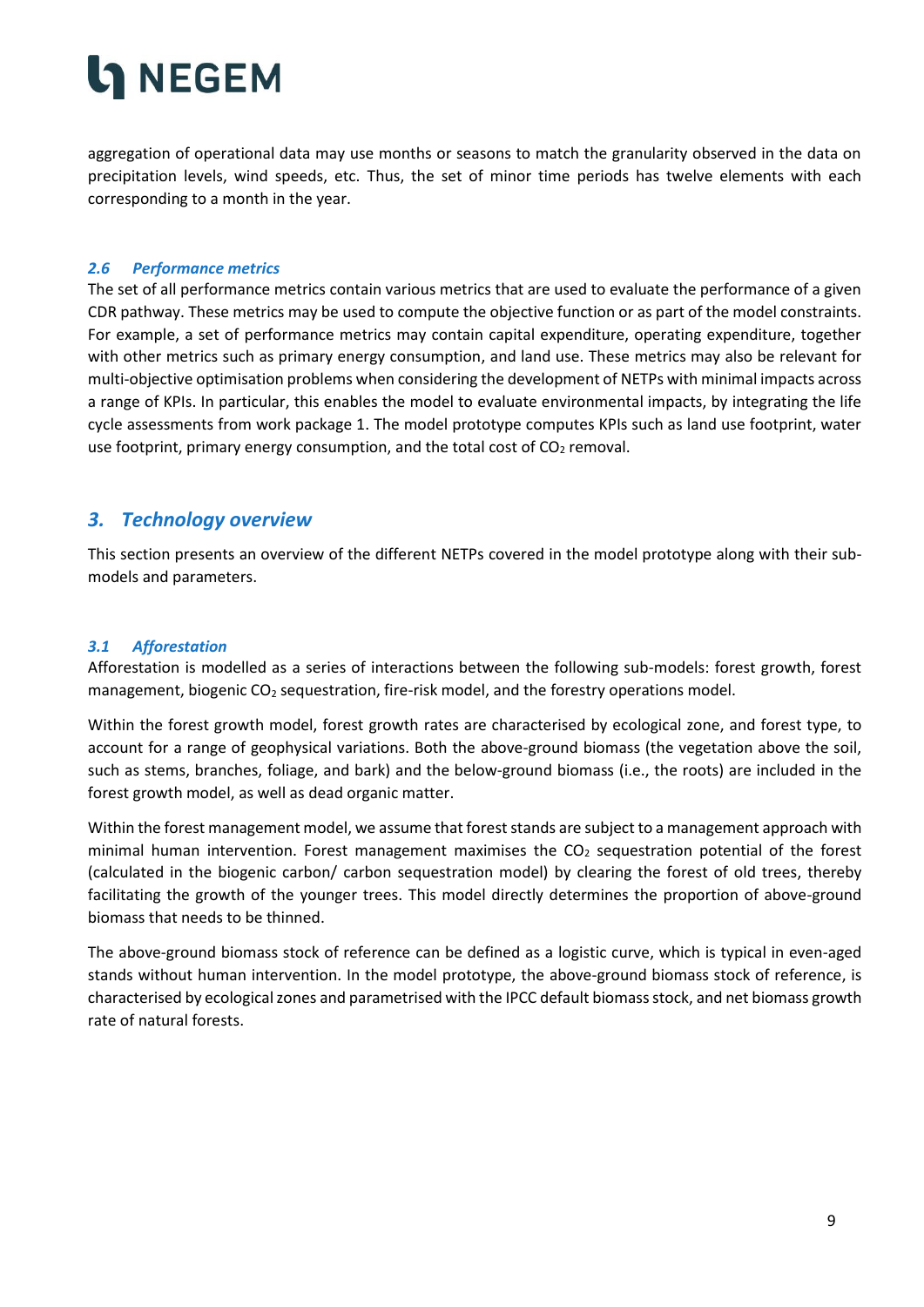\*/ Reference Curves : Cumulative Above-Ground Biomass Stock & Mean Annual Above-Ground Biomass Stock Curves

```
a_CAGBioRef = 99;T_CAGBioRef(gez) $ AR_Feasible_set(gez) = ceil(BS_AG(gez) / BG_AG(gez));
L_CAGBioRef(gez) $ AR_Feasible_set(gez) = BS_AG(gez);
x0 CAGBioRef(gez) $ AR Feasible set(gez) = BS AG(gez) / (2 * BG AG(gez));
k_CAGBioRef(gez) $ AR_Feasible_set(gez) = 2 * BG_AG(gez) / BS_AG(gez) * (log(a_CAGBioRef) - log(100 - a_CAGBioRef));
CAGBioRef_ha(gez,yr) $ AR_Feasible_set(gez) = L_CAGBioRef(gez) / (1 + exp(- k_CAGBioRef(gez) * (ord(yr) - x0_CAGBioRef(gez))));
```
MAAGBioRef\_ha(gez,yr) \$ AR\_Feasible\_set(gez) = L\_CAGBioRef(gez) / (1+ exp(- k\_CAGBioRef(gez) \* (ord(yr) - x0\_CAGBioRef(gez)))) / ord(yr);

<span id="page-9-0"></span>*Figure 3: Equations which compute the cumulative total above-ground biomass stock and mean annual above-ground stock.*

The above-ground biomass stock of reference is calculated for each ecological zone and each year according to the logistic function as captured in Figure 3.

The first 5 equations in Figure 3 compute the following terms:

- The asymptotic coefficient of the reference logistic curve with a default value of 99.
- The growing period of reference in years.
- The maximum biomass stock of reference.
- The mid-point of the reference logistic curve.
- The slope of the reference logistic curve.

Forests may also be managed to maximise wood production for pulp and paper, wood products, bio-energy industries, alongside maintaining their  $CO<sub>2</sub>$  sequestration potentials. The afforested above-ground biomass stock can be derived from the above-ground biomass stock of reference, subject to a forest management cycle.

Forest growth is usually characterised by the following five phases — establishment, initial growth, full-vigour, maturity, and old-growth phases (see Figure 4). Forest management accounts for each of these phases to determine the frequency of harvesting/thinning operations, and its intensity. The frequency and intensity of harvesting/thinning operations are specific to each phase and evolve over time.

Forest growth phases are determined based on the Mean Annual Increment (MAI), which is the average rate of merchantable volume of biomass growth, and the Maximum Mean Annual Increment (MMAI). However, in the context of CO<sup>2</sup> removal, both merchantable and non-merchantable biomass stocks must be considered covering both above- and below-ground biomass stocks.

Thus, in this model prototype, we introduce the Mean Annual Growth (MAG), which is defined as the average rate of dry-mass of above-ground biomass growth; and the Maximum Mean Annual Growth (MMAG), which replace the MAI and the MMAI, respectively.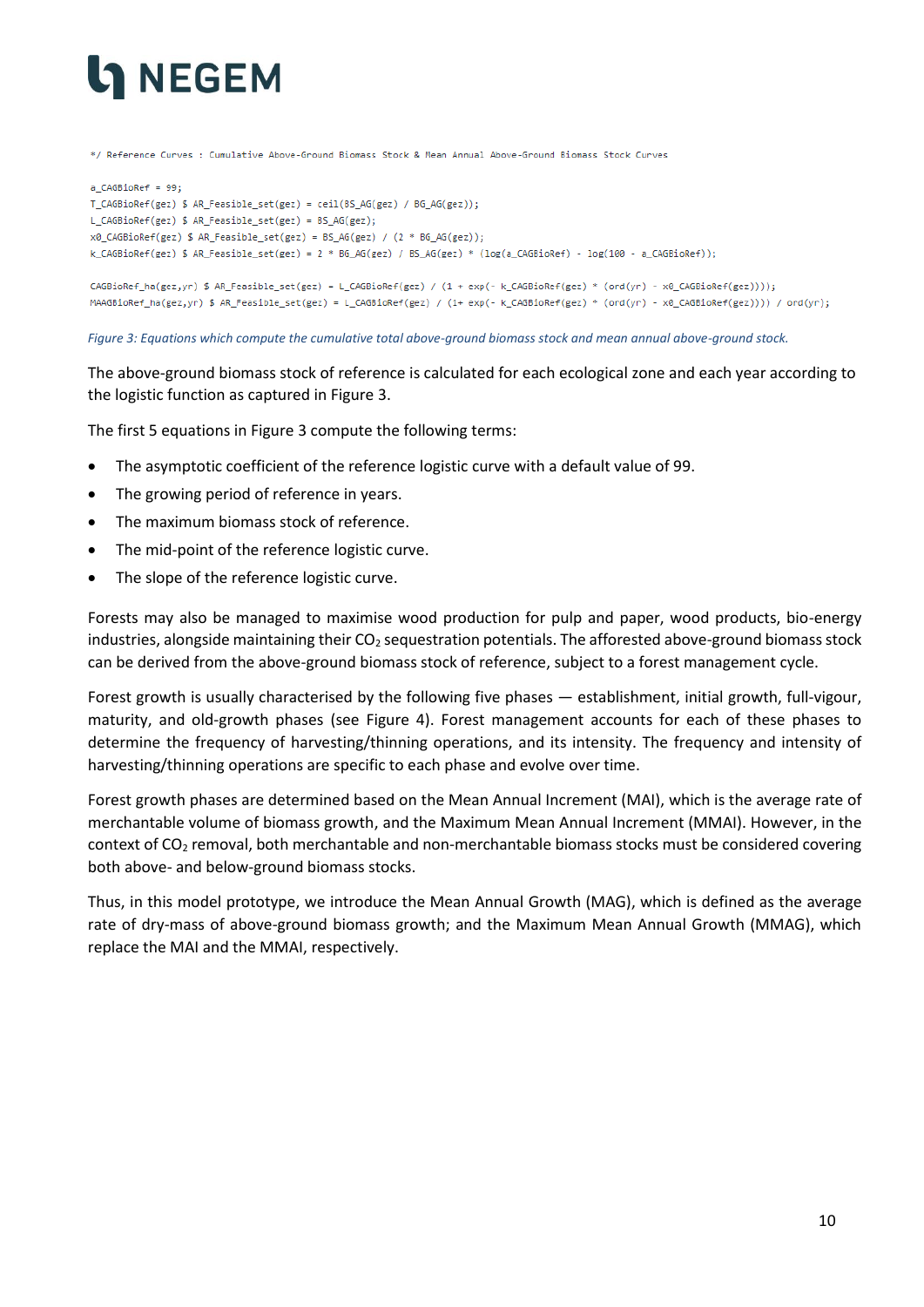```
*/ Forest Growth Phases : Durations, Ends of Phases & Characteristics
*// Establishment Phase - Hsually 5 years
yr_End_EstablishmentPhase = EstablishmentPhase_User;
*// Initial Phase - Until Firt Thinning (Usually 25 years AFTER Establishment Phase) but 10 years in MONET
yr_End_InitialPhase = FirstThinning_User + yr_End_EstablishmentPhase;
Duration InitialPhase = FirstThinning User;
*// Full Vigour Phase - Until Maximum MAI
MMAI(gez) $ AR_Feasible_set(gez) = smax(yr $ (ord(yr) > Duration_InitialPhase), MAAGBioRef_ha(gez,yr));
loop ( (gez,yr), yr_MMAI(gez) $ (MAAGBioRef_ha(gez,yr) = MMAI(gez) AND AR_Feasible_set(gez)) = ord(yr);
\lambda:
*// Mature Phase - Usually Until Half-MMAI
Half_MMAI(gez) $ AR_Feasible_set(gez) = MMAI(gez)/2;
*// Old-Growth Phase - Usually Until the End of the GHG Accounting but 300 yrs in MONET
yr\_End\_OldGrowthPhase = card(yr);
```
*Figure 4: Equations which compute the timelines attached to the individual forest growth phases.*

<span id="page-10-0"></span>Figure 4 describes the overarching equations governing each of the five phases of forest growth. A schematic of the forest management approach is described via Figure 5, where:

- $\bullet$   $yr_{\text{EEND}}$  is the last year of the establishment phase (years) with a default value of 15 years.
- $vr_{LEND}$  is the last year of the initial phase (years), with a default value of 5 years.
- $MAG_{BT}^{AG}$  is the mean annual growth (MAG), before thinning (tonnes<sub>DM</sub>/ha/yr),
- $M M A G_{Ref}^{AG}$  is the maximum mean annual growth (tonnes<sub>DM</sub>/ha/yr),  $AT$  is the annual thinning stock  $(tonnes<sub>DM</sub>/ha)$ ,
- $\mathcal{Y}_{T}$  is the thinning share of the above-ground biomass stock (%),
- $B_{BT}^{AG}$  is the above-ground biomass stock, before thinning (tonnes<sub>DM</sub>/h<sup>1</sup>),
- $V_{\text{lastFVT}}$  is the year during which the last thinning of the full-vigour phase occurred (years),
- and  $y_{T,ast MT}$  is the year during which the last thinning of the mature phase occurred (years).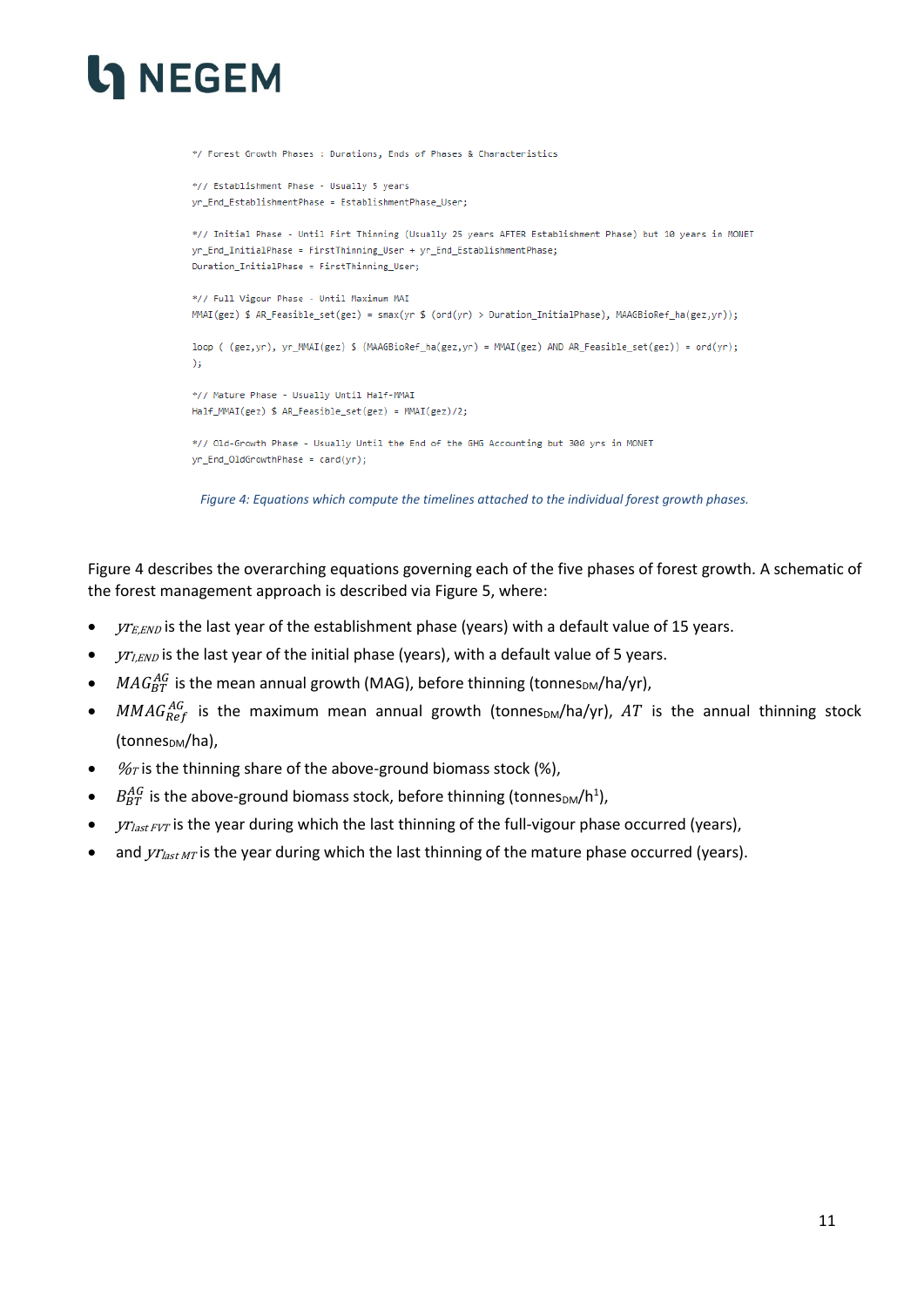# NEGEM



<span id="page-11-0"></span>*Figure 5: A flow diagram which represents the decision points which involve thinning operations across the forest growth phases.*

The below-ground biomass stock is estimated from the above-ground biomass stock using a "root-to-shoot" ratio. This ratio usually depends on the climate, tree species, soil type, and declines with stand age and/or productivity. In the model prototype, the "root-to-shoot" ratio evolves with the amount of above-ground biomass stock as according to data presented by the IPCC<sup>ii</sup>. The total biomass content is computed as the total of both above- and below-ground biomass stocks as shown in Figure 6 below.

iii <https://www.ipcc-nggip.iges.or.jp/public/2006gl/vol4.html>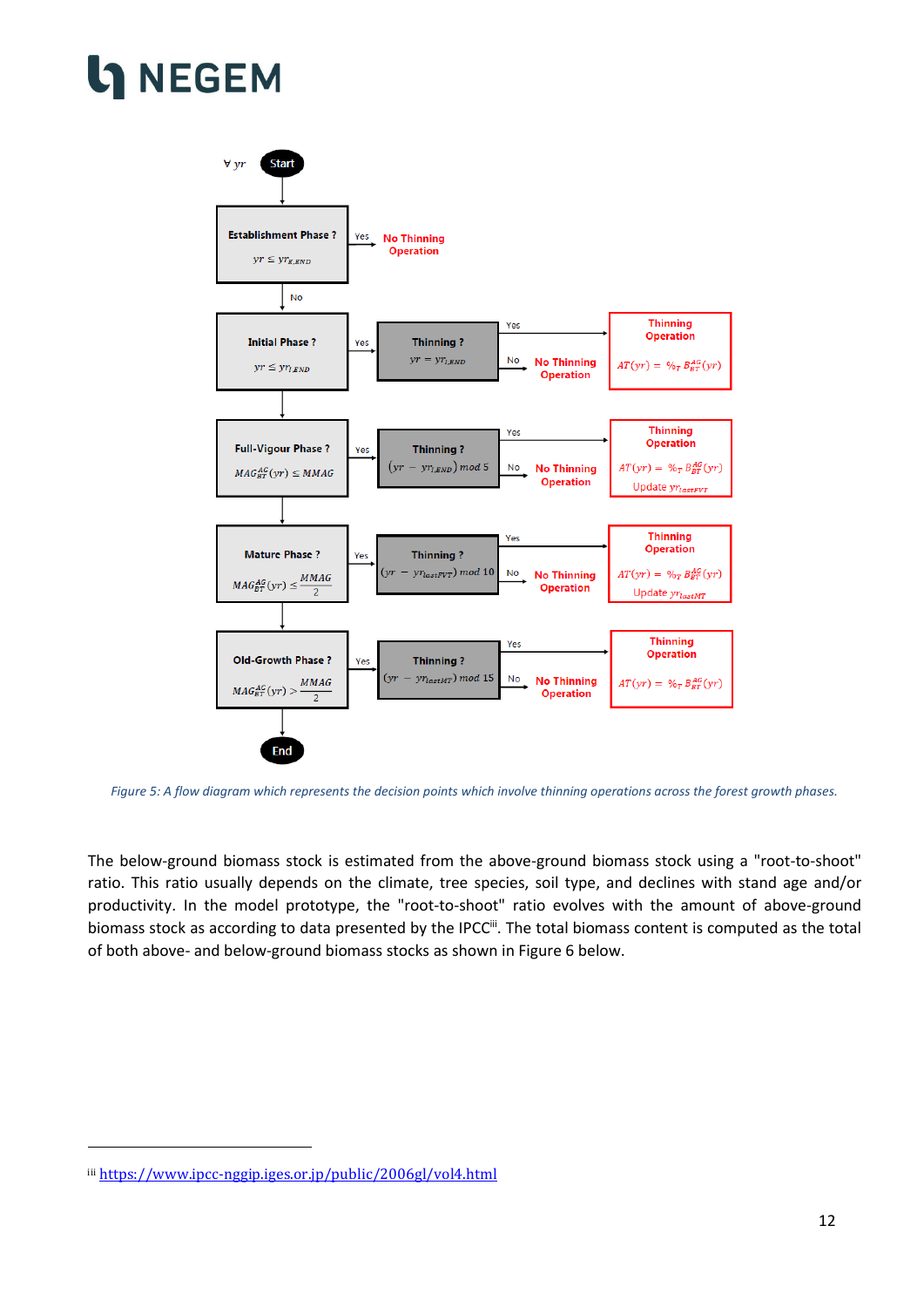\*// Total (Above-Ground & Below-Ground) Biomass

```
* 1/ Refore Thinning
CTotalBio_BT_ha(gez,sp,yr) $ AR_Feasible_set(gez) = CAGBio_BT_ha(gez,yr) + CBGBio_BT_ha(gez,sp,yr);
* 2/ Thinning
ATotalBioLosses_ha(gez,sp,yr) $ AR_Feasible_set(gez) = AThinning_ha(gez,yr) + ABGBioLosses_ha(gez,sp,yr);
CTotalBioLosses_ha(gez,sp,yr) $ AR_Feasible_set(gez) = CThinning_ha(gez,yr) + CBGBioLosses_ha(gez,sp,yr);
* 3/ After Thinning
AAGBio_AT_ha(gez,yr) $(AR_Feasible_set(gez) AND ord(yr) = 1) = CAGBio_AT_ha(gez,yr);
AAGBio_AT_ha(gez,yr) $(AR_Feasible_set(gez) AND ord(yr) > 1) = CAGBio_AT_ha(gez,yr) - CAGBio_AT_ha(gez,yr-1);
CTotalBio_AT_ha(gez,sp,yr) $ AR_Feasible_set(gez) = CAGBio_AT_ha(gez,yr) + CBGBio_AT_ha(gez,sp,yr);
ATotalBio_AT_ha(gez,sp,yr) $(AR_Feasible_set(gez) AND ord(yr) = 1) = CTotalBio_AT_ha(gez,sp,yr);
ATotalBio_AT_ha(gez,sp,yr) $(AR_Feasible_set(gez) AND ord(yr) > 1) = CTotalBio_AT_ha(gez,sp,yr) - CTotalBio_AT_ha(gez,sp,yr-1);
```
*Figure 6: Equations to compute the overall proportion of above- and below-ground biomass stock over time.*

<span id="page-12-0"></span>Growing forests capture  $CO_2$  from the atmosphere via photosynthesis. The  $CO_2$  is sequestrated in the form of carbon to the above-ground biomass, which is then partially transferred to the below-ground biomass, dead organic matter, and soil. During harvesting or thinning operations, timber and forest residues are extracted from the forest stands and are considered as "harvested wood products".

The above-ground biomass carbon pool is comprised of all carbon that is contained in the vegetation above the soil, such as stems, branches, foliage or bark, and the below-ground biomass carbon pool is comprised of the carbon contained in the roots. Together, they constitute the total biomass carbon pool, of which the carbon stock can be estimated from the biomass stock with the use of a carbon content factor (see Figure 7). This factor depends on climate, forest type, such as conifers or broadleaves, and tree characteristics, such as age, size, or tree parts.

```
*/ Total CO2 Stock
*// per HECTARE
ACO2_ha(gez,sp,yr) = ACO2_TotalBio_AT_ha(gez,sp,yr) + Ind_Litter * ACO2_Litter_ha(gez,sp,yr);
CCO2_ha(gez,sp,yr) = CCO2_TotalBio_AT_ha(gez,sp,yr) + Ind_Litter * CCO2_Litter_ha(gez,sp,yr);
*// per ABOVE-GROUND BIOMASS
CCO2_AGBio(gez,sp,yr) = CCO2_TotalBio_AT_AGBio(gez,sp,yr) + Ind_Litter * CCO2_Litter_AGBio(gez,sp,yr);
```
#### *Figure 7: Equations to compute the overall CO<sup>2</sup> pool in various components of the biomass stock.*

<span id="page-12-1"></span>Overall, within the biogenic carbon sequestration model, the  $CO<sub>2</sub>$  sequestration potential of AR has an oscillating S-curve pattern of growth, and it is characterised by ecological zones and forest types.

Afforestation is affected by wildfires, insects, adverse weather events, harvesting, or active deforestation which decreases its  $CO<sub>2</sub>$  sequestration potential over time. With continued global warming, the likelihood of adverse events increases, thereby reducing the  $CO<sub>2</sub>$  losses along the afforestation value chain. In the model prototype, we model the risk of wildfires using a penalty coefficient to evaluate their impacts on the  $CO<sub>2</sub>$  sequestration potential of afforestation.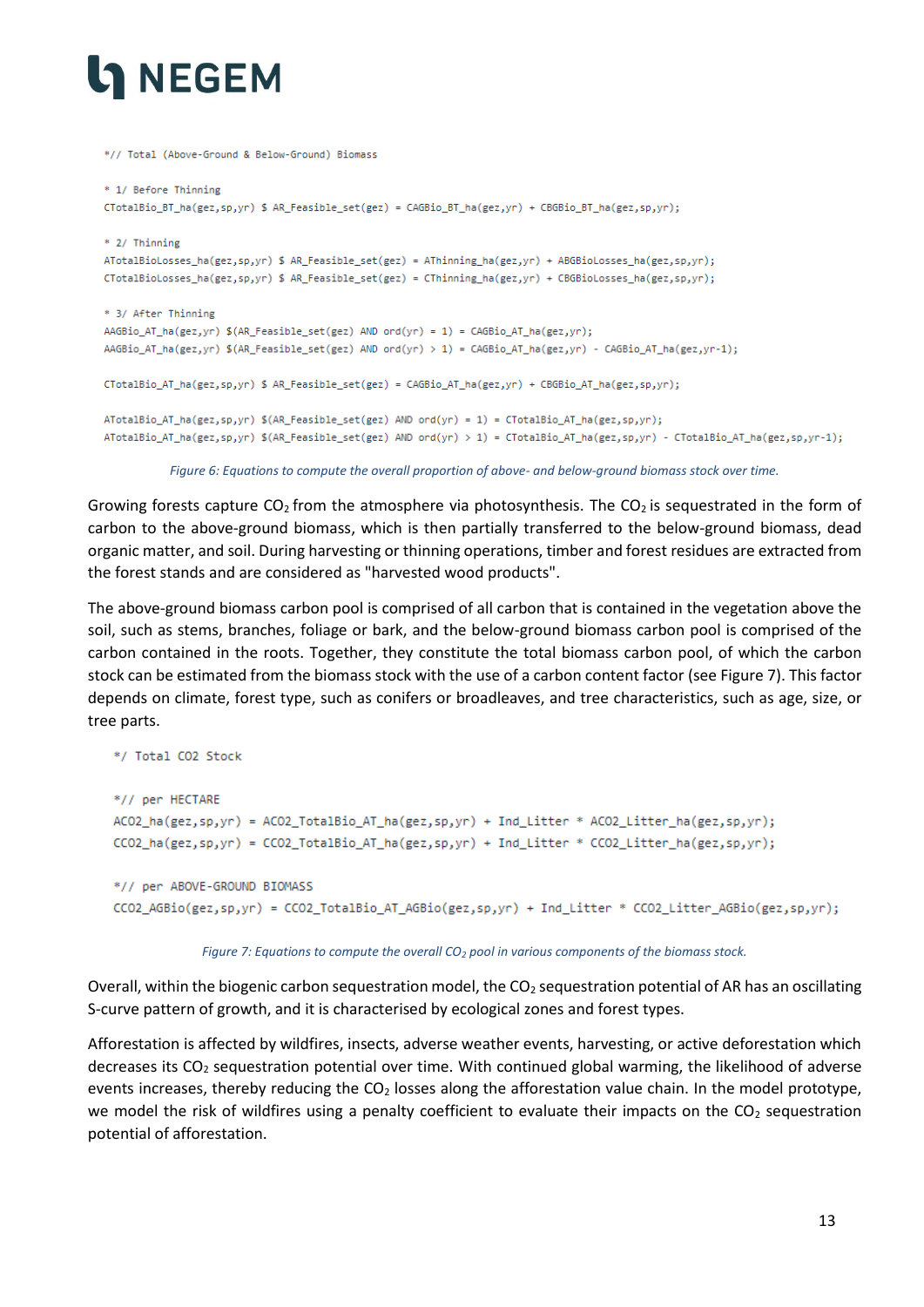The model prototype is adapted from a risk-accounting methodology developed in Hurteau et al.<sup>1</sup> to define a wildfire-penalty coefficient, which is characterised by ecological zones, and applicable at the country level. The penalty coefficient is based on the severity of a wildfire (the potential biomass loss given a fire occurrence) and the probability of a fire event occurring during a specified period.

Afforestation requires the establishment and the on-going maintenance of the forest to maximise and maintain CDR. These include site establishment, forest roads construction, maintenance, and thinning operations. The forest is established by land preparation and planting of new seedlings. For land preparation, mounding is carried out by an excavator<sup>2-4</sup>, and herbicide and fertiliser are applied using a tractor<sup>2,4</sup>. Tree seedlings are prepared<sup>5</sup>, then planted by hand<sup>2,4,6</sup>.

As part of forest management, a selection of trees is thinned using a cut-to-length logging system. This involves the extraction of trees from the forest site using a combination of harvesters and forwarders $30,32$ . Here, we assume that the selection of forest biomass is composed of 80% thinning and 20% forest residues, such as branches, foliage, or bark<sup>9</sup>. Early whole tree thinning involves tree felling by harvesters, followed by whole tree removal from the site to the roadside by forwarders. Harvesting roundwood requires harvesters that cut the trees, leaving branches and other forest residues on the forest floor. Approximately a third of the forestry residues are left on the forest floor to maintain the nutrient and soil carbon balance, and the remainder is collected by forwarders that compress the residues into bundles. All thinned and extracted forest biomass are stored at the roadside for natural drying  $2.9$ .

Accordingly, in the model prototype, the following operations are defined: forest establishment, forest road construction, and forest maintenance. These forestry operations are assessed on their energy requirements (see Figure 8) and associated  $CO_2$  and  $N_2O$  emissions<sup>30,32</sup> (see Figure 9). These KPIs are computed based on the following processes:

- $\bullet$  the production and combustion of fuels (diesel and petrol)<sup>10</sup> for the establishment and the management of the forest, and for the construction and maintenance of forest roads.
- the manufacture of feedstocks and other materials (herbicide and fertiliser), seedlings<sup>11-13</sup>, road rocks and aggregates<sup>2,3,10</sup>.
- direct and indirect land-use change.

Direct  $N_2O$  emissions from the application of nitrogen-based fertiliser during the forest establishment and from the use of ammonium nitrate-based explosive for road rocks extraction are included in the model<sup>14-17</sup>. The energy requirements and emission sources are characterised into midpoint and endpoint impact scores in the sustainability assessments presented in work package 1. The primary data used here to inform the model instance aligns with that used in work package 1 to ensure model consistency.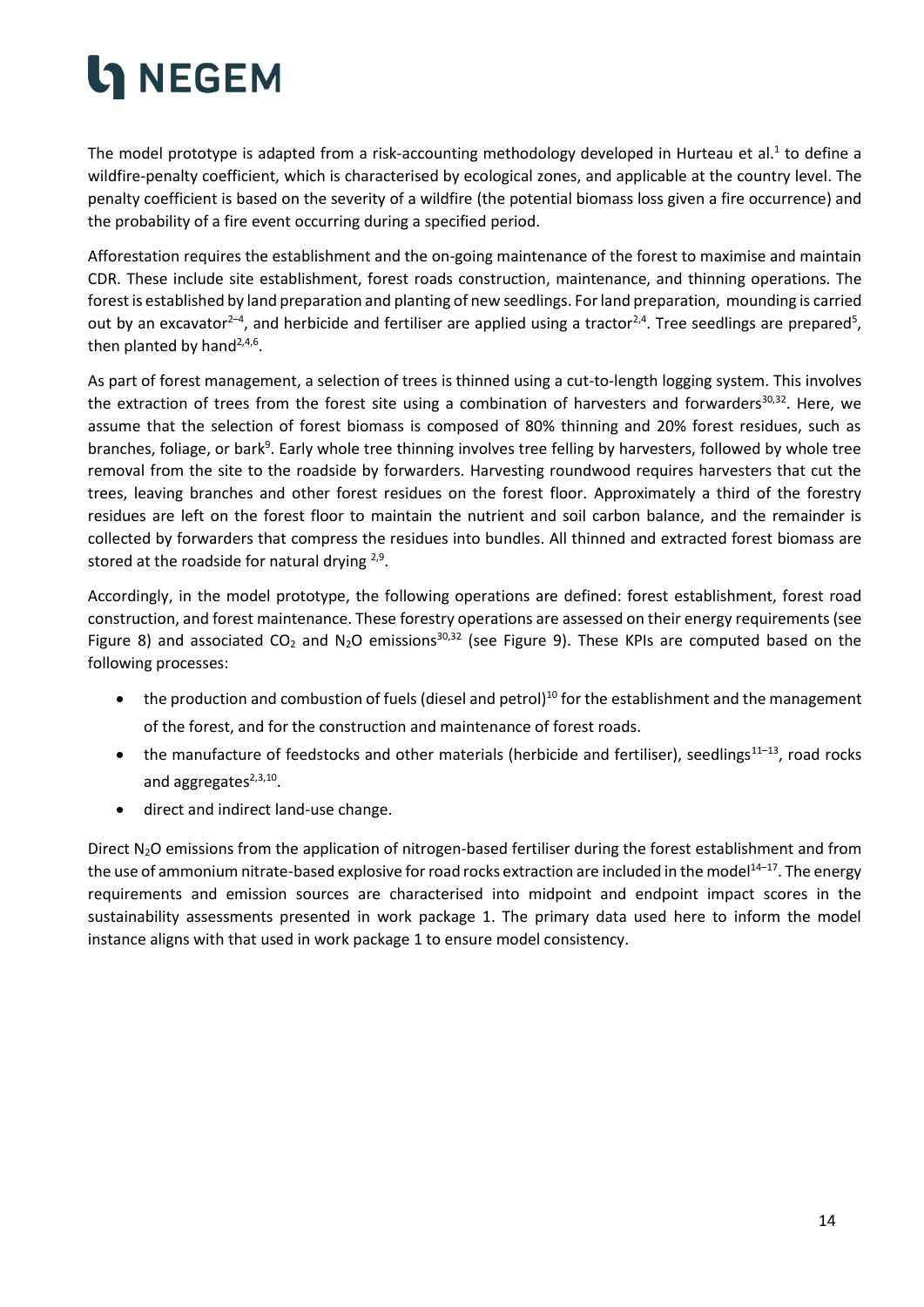

| 1              |                                                                                                                                                                                                    |  |
|----------------|----------------------------------------------------------------------------------------------------------------------------------------------------------------------------------------------------|--|
|                | * Parameters Calculations: Energy Model                                                                                                                                                            |  |
|                |                                                                                                                                                                                                    |  |
|                |                                                                                                                                                                                                    |  |
| 5              | loop((c,gez) \$ AR_RefCases_set(c,gez),                                                                                                                                                            |  |
|                |                                                                                                                                                                                                    |  |
| $\overline{7}$ | */ Initial Forestry Operations                                                                                                                                                                     |  |
| 8              | tER_IniFOp_ha(c,e,delay) \$(ord(delay) <= Horizon_delay_card) = sum(time \$(ord(time) = ord(delay)), ER_GP_ha(e,time) * Ind_GroundPrep + ER_SPrP1_ha(c,e,time) * Ind_Seedlings +                   |  |
| <b>Q</b>       |                                                                                                                                                                                                    |  |
| 10             | *// Annual Forestry Operations                                                                                                                                                                     |  |
| 11             |                                                                                                                                                                                                    |  |
| 12             | * Note : After the Establishment Phase                                                                                                                                                             |  |
| 13             | tER_AFOp_ha(c,gez,sp,e,t,delay) \$(HC_AR_t_set(gez,t,delay) AND ord(t) > t_establishment(delay,gez) AND ord(t) <= Horizon_time) = sum((yr,time) \$(ord(yr) = ord(t) - t0(delay) A                  |  |
| 14             |                                                                                                                                                                                                    |  |
| 15             | * Note : After the Establishment Phase and After 2100                                                                                                                                              |  |
| 16             | tER_AFOp_ha(c,gez,sp,e,t,delay) \$(HC_AR_t_set(gez,t,delay) AND ord(t) > t_establishment(delay,gez) AND ord(t) > Horizon_time) = sum((yr,time) \$(ord(yr) = ord(t) - t0(delay) AN                  |  |
| 17             |                                                                                                                                                                                                    |  |
| 18             | *// Annual Energy Requirements                                                                                                                                                                     |  |
| 19             |                                                                                                                                                                                                    |  |
| 20             | * Note : During the Establishment Phase                                                                                                                                                            |  |
| 21             | AEnergy_t_ha(c,gez,sp,e,t,delay) \$(HC_AR_t_set(gez,t,delay) AND ord(t) <= t_establishment(delay,gez) AND yr_End_EstablishmentPhase <> 0) = tER_IniFOp_ha(c,e,delay)/yr_End_Esta                   |  |
| 22             |                                                                                                                                                                                                    |  |
| 23             | * Note : After the Establishment Phase                                                                                                                                                             |  |
| 24             | AEnergy_t_ha(c,gez,sp,e,t,delay) \$(HC_AR_t_set(gez,t,delay) AND ord(t) > t_establishment(delay,gez)) = tER_AFOp_ha(c,gez,sp,e,t,delay);                                                           |  |
| 25<br>26       |                                                                                                                                                                                                    |  |
| 27             | *// Cumulative Forestry Operations                                                                                                                                                                 |  |
| 28             | CEnergy_t_ha(c,gez,sp,e,t,delay) \$ HC_AR_t_set(gez,t,delay) = sum(t_ \$(ord(t_) <= ord(t)) , AEnergy_t_ha(c,gez,sp,e,t_,delay));                                                                  |  |
| 29             | *// Optimisation Annual & Cumulative Energy Requirements                                                                                                                                           |  |
| 30             | * Warning : Calculating AEnergy_d_ha doesn't make sense                                                                                                                                            |  |
|                |                                                                                                                                                                                                    |  |
|                |                                                                                                                                                                                                    |  |
| 31             | * AEnergy_d_ha(c,gez,sp,e,decade,delay) \$ HC_AR_d_set(gez,decade,delay) = sum(t \$(ord(t) = ta(decade)), AEnergy_t_ha(c,gez,sp,e,t,delay));                                                       |  |
| 33             | 32 CEnergy_d_ha(c,gez,sp,e,decade,delay) \$ HC_AR_d_set(gez,decade,delay) = sum(t \$(ord(t) = tc(decade)), CEnergy_t_ha(c,gez,sp,e,t,delay));                                                      |  |
| 34             | avAEnergy_d_ha(c,gez,sp,e,decade,delay) \$ HC_AR_d_set(gez,decade,delay) = (CEnergy_d_ha(c,gez,sp,e,decade,delay) / 10) \$(ord(decade) = 1) + ((CEnergy_d_ha(c,gez,sp,e,decade,de<br>$\rightarrow$ |  |
|                |                                                                                                                                                                                                    |  |
|                |                                                                                                                                                                                                    |  |
|                | Figure 8: Equations to compute the overall energy requirements of forestry operations.                                                                                                             |  |
|                |                                                                                                                                                                                                    |  |
| 32             | */ CO2 Emitted                                                                                                                                                                                     |  |
| 33<br>34       |                                                                                                                                                                                                    |  |
| 35             | *// Initial Forestry Operations                                                                                                                                                                    |  |
| 36             | * Note : During the Establishment Phase                                                                                                                                                            |  |
| 37             | tECO2_IniFOp_ha(c,delay) \$(ord(delay) <= Horizon_delay_card) = sum(time \$(ord(time) = ord(delay)), CF_GP_ha(time) * Ind_GroundPrep + CF_SPrPl_ha(c,time) * Ind_Seedlings + CF_R                  |  |
| 38             |                                                                                                                                                                                                    |  |
| 39             | *// Annual Forestry Operations                                                                                                                                                                     |  |
| 40             |                                                                                                                                                                                                    |  |
| 41             | * Note : After the Establishment Phase                                                                                                                                                             |  |
| 42             | tECO2_AFOp_ha(c,gez,sp,t,delay) \$(HC_AR_t_set(gez,t,delay) AND ord(t) > t_establishment(delay,gez) AND ord(t) <= Horizon_time) = sum((yr,time) \$(ord(yr) = ord(t) - t0(delay) A                  |  |
| 43             |                                                                                                                                                                                                    |  |
| 44             | * Note : After the Establishment Phase and After 2100                                                                                                                                              |  |
| 45             | tECO2_AFOp_ha(c,gez,sp,t,delay) \$(HC_AR_t_set(gez,t,delay) AND ord(t) > t_establishment(delay,gez) AND ord(t) > Horizon_time) = sum((yr,time) \$(ord(yr)=ord(t) - t0(delay) AND                   |  |
| 46             |                                                                                                                                                                                                    |  |
| 47             | *// Annual GHG Emissions                                                                                                                                                                           |  |
| 48             |                                                                                                                                                                                                    |  |
| 49             | * Note : During the Establishment Phase                                                                                                                                                            |  |
| 50             | AECO2_t_ha(c,gez,sp,t,delay) \$(HC_AR_t_set(gez,t,delay) AND ord(t) <= t_establishment(delay,gez) AND yr_End_EstablishmentPhase <> 0) = tECO2_IniFOp_ha(c,delay) / yr_End_Establ                   |  |
| 51             |                                                                                                                                                                                                    |  |
| 52<br>53       | * Note : After the Establishment Phase<br>AECO2_t_ha(c,gez,sp,t,delay) \$(HC_AR_t_set(gez,t,delay) AND ord(t) > t_establishment(delay,gez)) = tECO2_AFOp_ha(c,gez,sp,t,delay);                     |  |

55 \*// Cumulative Forestry Operations

<span id="page-14-1"></span>56 CECO2\_t\_ha(c,gez,sp,t,delay) \$ HC\_AR\_t\_set(gez,t,delay) = sum(t\_ \$(ord(t\_) <= ord(t)), AECO2\_t\_ha(c,gez,sp,t\_,delay));

*Figure 9: Equations to compute the overall CO<sup>2</sup> emissions from forestry operations.*

Similarly, the total costs of afforestation are computed using:

<span id="page-14-0"></span>54

- the cost of energy (*i.e.* fuels  $^{18}$  and electricity  $^{19-23}$ ) and the amount used.
- the cost of machinery trucks or excavators for land preparation, harvesters and forwarders for harvesting operations, and other machinery for road construction and maintenance<sup>24,25</sup>.
- the cost of labour ground workers, forest workers, road operators<sup>26</sup>, etc.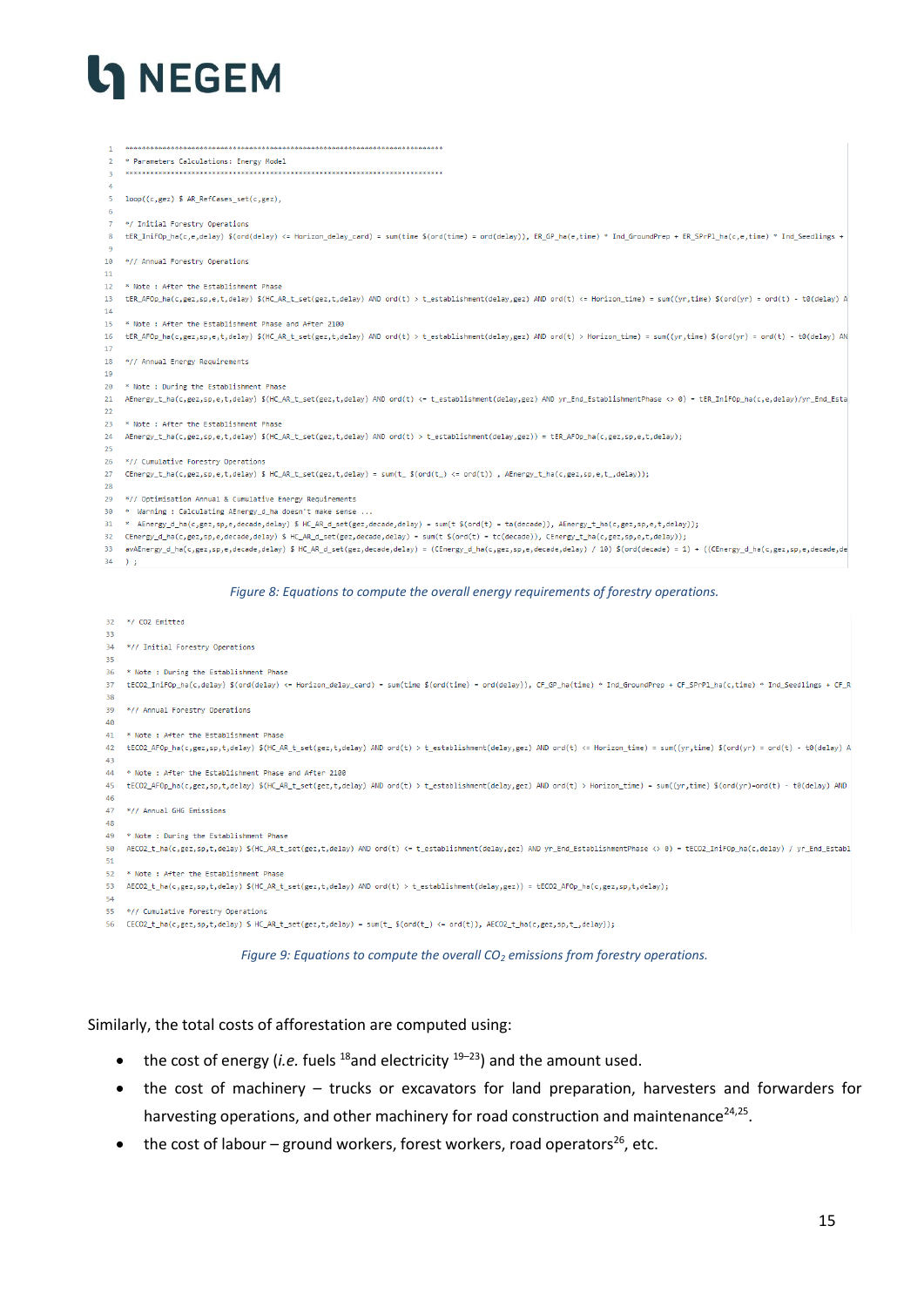• the cost of feedstocks and other materials, *i.e.* agrochemicals<sup>27,28</sup>, seedlings<sup>29</sup>, and road rocks<sup>30</sup>.

The costs, calculated via the equations in Figure 10, are expressed in 2018 US \$ but disaggregated at the national level. Cost datasets from other countries are converted using exchange rates for the currency and US \$ and inflation factors<sup>31,32</sup>. The costs of afforestation are levelised using a capital recovery factor (CRF), which is computed using the desired interest rate in % and the desired financial lifetime in years.

```
* Parameters Calculations: Cost Models
    5 \quad \text{loop}((c, \text{gez}) \text{ $$AR$ RefCases set}(c, \text{gez})*/ Financial Parameters
   IR_AR $(IR_AR_User \leftrightarrow 0) = IR_AR_User;
10IR_AR $(IR_AR_User = 0) = IR_dAR;\overline{11}12 CRF AR $ (IR AR + 1) = (IR AR * (IR AR + 1) ** LT AR) / ((IR AR + 1)** LT AR - 1);
\overline{13}1415 */ Initial & Annual Costs
16
17 *// Initial Forestry Operations
18
19 * Note : During the Establishment Phase
20<sub>0</sub>tCost IniFOp ha(c.sp.delay) $(ord(delay) <= Horizon delay card) = sum(time $(ord(time) = ord(delay)), Cost GP ha(c.time) * Ind GroundPrep + Cost SPrPl ha(c.sp.time) * Ind Seed
\overline{21}22 *// Annual Forestry Operations
2<sup>3</sup>24 * Note : After the Establishment Phase
25 tCost_AFOp_ha(c,gez,sp,t,delay) $(HC_AR_t_set(gez,t,delay) AND ord(t) > t_establishment(delay,gez) AND ord(t) <= Horizon_time) = sum((yr,time) $(ord(yr) = (ord(t) - t0(delay))
2627 * Note : After the Establishment Phase and After 2100
28 tCost_AFOp_ha(c,gez,sp,t,delay) $(HC_AR_t_set(gez,t,delay) AND ord(t) > t_establishment(delay,gez) AND ord(t) > Horizon_time) = sum((yr,time) $(ord(yr) = (ord(t) - t0(delay))
```
#### *Figure 10: Economic evaluation of afforestation based on all the sub-model interactions.*

#### <span id="page-15-1"></span><span id="page-15-0"></span>*3.2 Bioenergy with CO<sup>2</sup> capture and storage (BECCS)*

This subsection details the modelling of the BECCS supply chain – land use change, biomass cultivation, processing and feedstock transport, biomass to energy conversion with  $CO<sub>2</sub>$  capture,  $CO<sub>2</sub>$  transport and storage. In the prototype, different types of crops are cultivated and analysed. Owing to the "carbon debt" initiated by land conversion to biomass production (depending on the type of land converted<sup>33-35</sup>), it usually takes some time for BECCS projects to bring net negative emissions. Accordingly, the  $CO<sub>2</sub>$  removal potential of BECCS is calculated over time. A schematic representation of the sub-models used to characterise BECCS is shown in Figure 11.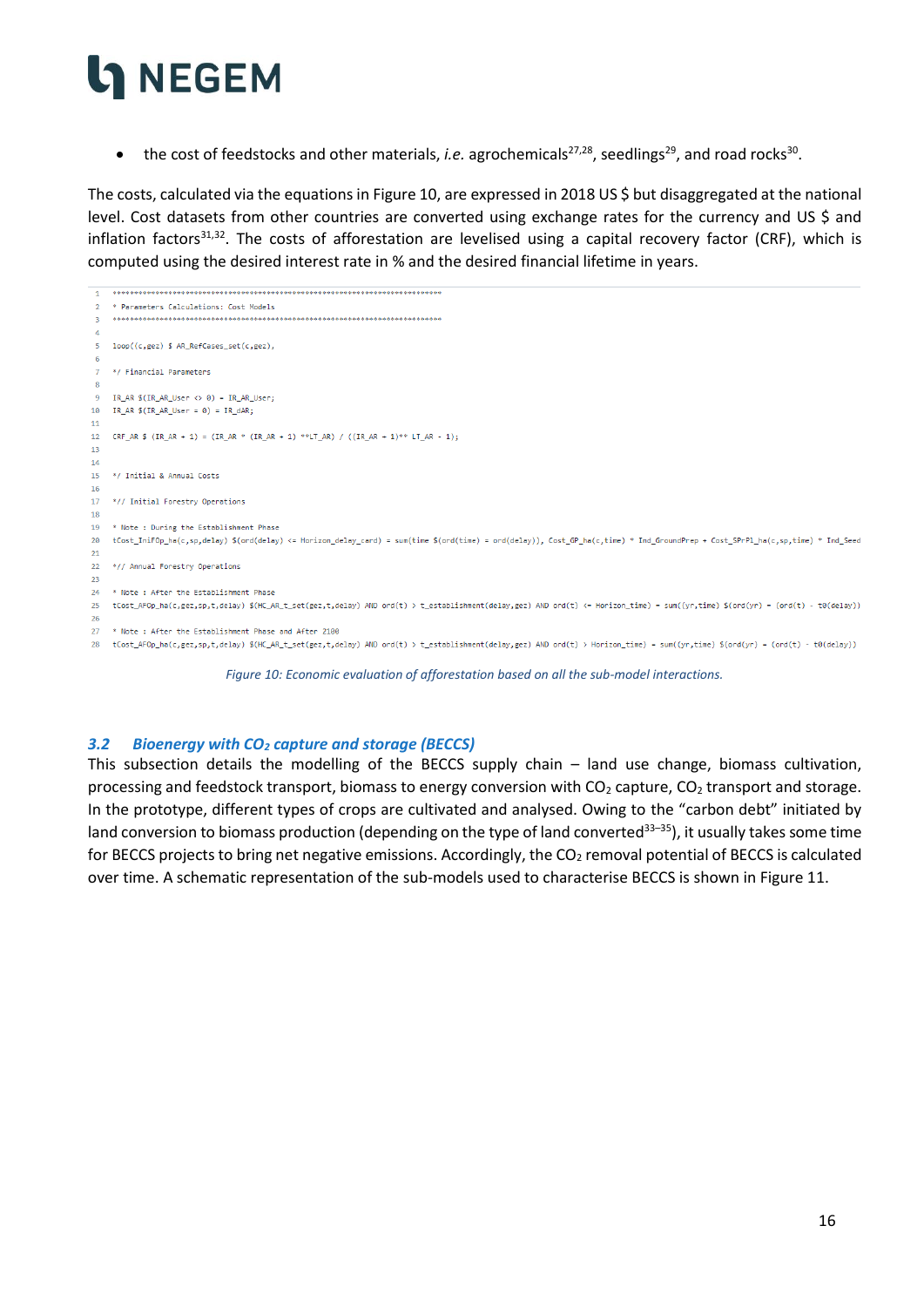



<span id="page-16-0"></span>*Figure 11: Schematic of the BECCS supply chain, outlining the interactions between the sub-models used in the model prototype. Adapted from* 36,37 *.*

Direct land use changes are changes in soil and vegetation carbon stocks between the new and previous uses of the land. Indirect land use changes, on the other hand, are unintended consequence of releasing more  $CO<sub>2</sub>$ emissions owing to the additional land use changes around the world, induced by the displacement of agricultural land, such as cropland or grassland, elsewhere to meet demand. The conversion of the land on which the biomass is cultivated for BECCS creates both direct and indirect land use change effects. (I)LUCs are associated with a  $CO<sub>2</sub>$  footprint, which needs to be compensated by BECCS's  $CO<sub>2</sub>$  removal potential for the technology to offer value. But this depends on the type of land on which the biomass is grown for BECCS.

For example, converting an existing cropland into biomass cultivation for BECCS, results into 37,500 kgCO<sub>2</sub>/ha of LUC<sup>33</sup> (due to the clearing of the land, and therefore the destruction of the natural CO<sub>2</sub> sink), but also 0.2 tCO<sub>2</sub>/ha of ILUC<sup>34,35</sup>, because the activity must be displaced and that will create LUC somewhere else. LUC effects are considered within the model prototype to define the overall value of BECCS considering multiple KPIs (see Figure 12).

```
9
    */// Land Use Change
```

```
10
     CF_LUC_ha(b,1,a) $ (ord(a)=1 AND Ind_FeasibleLand(b,1)) = LUC(1) * (1-Ind_Res(b));
```
 $11$  $CF_ILUC_ha(b,l,a)$  \$ (ord(a)=1 AND Ind\_FeasibleLand(b,1)) = ILUC(1) \* (1-Ind\_Res(b));

<span id="page-16-1"></span>*Figure 12: Equations to compute the direct land use change effects from clearing the land, and indirect land use change effects.*

Overall, the  $CO<sub>2</sub>$  removal potential of BECCS is the difference between the  $CO<sub>2</sub>$  captured initially via photosynthesis during the biomass growth, and the total GHG emissions arising from all steps of the biomass supply chain, the amount of  $CO<sub>2</sub>$  captured in the BECCS plant, and the  $CO<sub>2</sub>$  emissions incurred along the  $CO<sub>2</sub>$ transport and storage chain. Note that the supply chain  $CO<sub>2</sub>$  footprint is assumed to evolve over time in an exogenous manner, based on the ongoing decarbonisation of the fuel and electricity supply chains, according to latest projections by organisations such as the International Energy Agency and EU REF 2020 scenarios<sup>iv</sup>. A user

iv [https://energy.ec.europa.eu/data-and-analysis/energy-modelling/eu-reference-scenario-2020\\_en](https://energy.ec.europa.eu/data-and-analysis/energy-modelling/eu-reference-scenario-2020_en)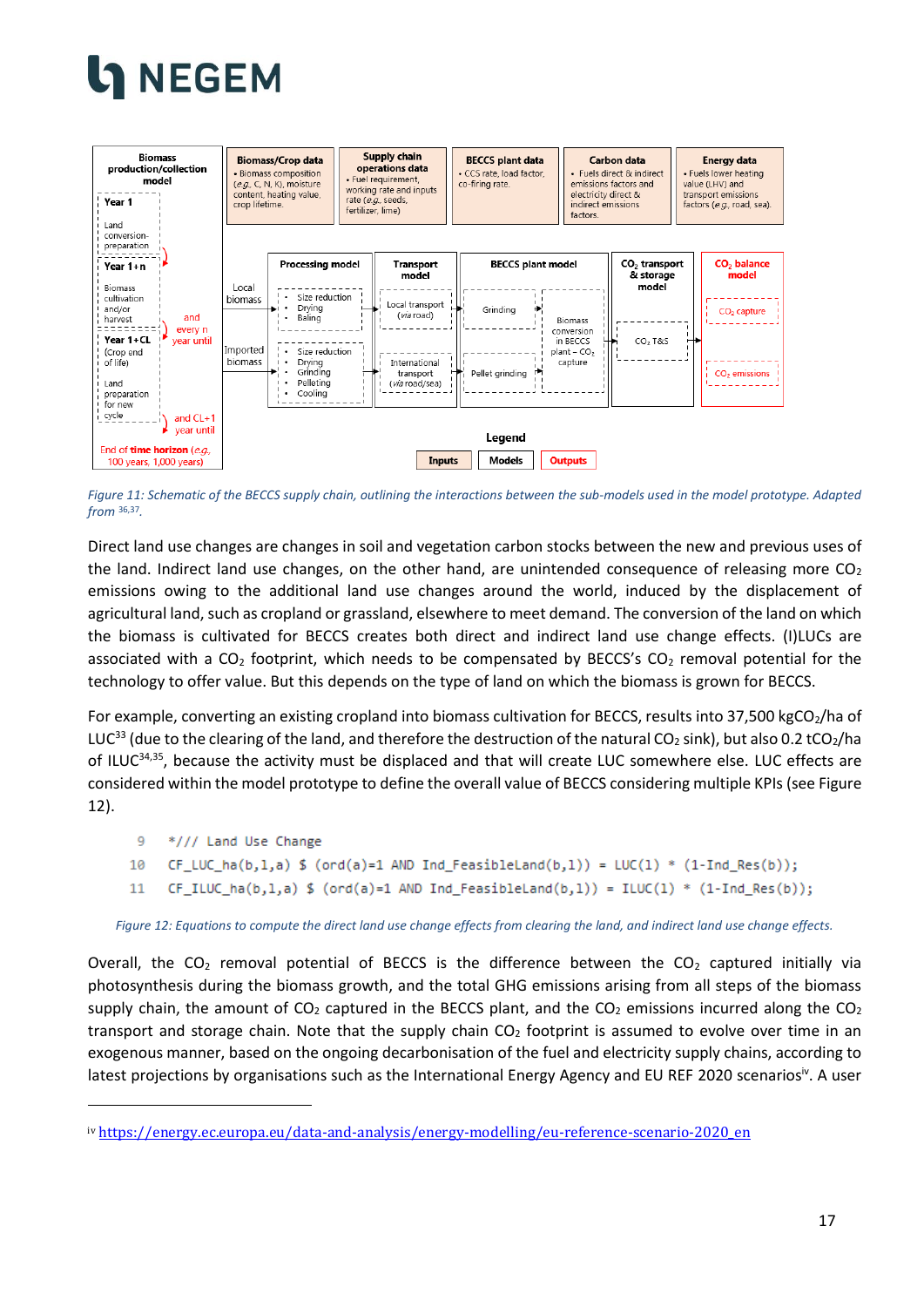may investigate multiple scenarios with different realisations of these exogenous parameters to evaluate the overall CDR potential according to the model assumptions.

The BECCS plant is assumed to generate power in this instance, but this is not a concrete parameter, and a user can vary the techno-economic dataset to reflect the inputs and outputs of alternative BECCS configurations. Nonetheless, the fundamental relations are captured through the equations in Figure 13.

|     | 106 *// BECCS CO2 Emissions Model                                                                                                                                                          |
|-----|--------------------------------------------------------------------------------------------------------------------------------------------------------------------------------------------|
| 107 |                                                                                                                                                                                            |
| 108 | */// BECCS CO2 Balance                                                                                                                                                                     |
| 109 | CF_ha(sr,sr_,b,1,p,p_,t,a,time) \$ Ind_FeasibleOptSCPort(sr,sr_,b,1,p,p_,t) = CF_SC_ha(sr,sr_,b,1,p,p_,t,a,time) + CF_Coal(sr,sr_,b,t,a) + CF_TS_ha(sr,sr_,b,t,a,time);                    |
| 110 | tCF_ha(sr,sr_,b,1,p,p_,t,time) \$ Ind_FeasibleOptSCPort(sr,sr_,b,1,p,p_,t) = sum(a \$(ord(a) <= PL), CF_ha(sr,sr_,b,1,p,p_,t,a,time));                                                     |
| 111 | tCF(sr,sr_,b,l,p,p_,t,time) \$(Ind_FeasibleOptSCPort(sr,sr_,b,l,p,p_,t) AND tPellet(sr,sr_,b,t)) = tCF_ha(sr,sr_,b,l,p,p_,t,time) / tPellet(sr,sr_,b,t);                                   |
| 112 |                                                                                                                                                                                            |
| 113 | nCF ha(sr,sr ,b,1,p,p ,t,a,time) \$ Ind FeasibleOptSCPort(sr,sr ,b,1,p,p ,t) = CF SC ha(sr,sr ,b,1,p,p ,t,a,time) + nCF Coal(sr,sr ,b,t,a) + CF TS ha(sr,sr ,b,t,a,time);                  |
| 114 | tnCF_ha(sr,sr_,b,1,p,p_,t,time) \$ Ind_FeasibleOptSCPort(sr,sr_,b,1,p,p_,t) = sum(a \$(ord(a) <= PL), nCF_ha(sr,sr_,b,1,p,p_,t,a,time));                                                   |
| 115 | tnCF(sr,sr_,b,1,p,p_,t,time) \$(Ind_FeasibleOptSCPort(sr,sr_,b,1,p,p_,t) AND tPellet(sr,sr_,b,t)) = tnCF_ha(sr,sr_,b,1,p,p_,t,time) / tPellet(sr,sr_,b,t);                                 |
| 116 |                                                                                                                                                                                            |
| 117 | RCO2_ha(sr,sr_,b,1,p,p_,t,a,time) \$ Ind_FeasibleOptSCPort(sr,sr_,b,1,p,p_,t) = SCO2_ha(sr,sr_,b,t,a) - CF_ha(sr,sr_,b,1,p,p_,t,a,time);                                                   |
| 118 | $CRCO2_ha(sr,sr_b,1,p,p_f,t,a,time)$ \$ Ind_FeasibleOptSCPort(sr,sr_,b,1,p,p_,t) = sum(a_\$(ord(a_)<=ord(a)), RCO2_ha(sr,sr_,b,1,p,p_,t,a_,time));                                         |
| 119 | tRCO2_ha(sr,sr_,b,1,p,p_,t,time) \$ Ind_FeasibleOptSCPort(sr,sr_,b,1,p,p_,t) = sum(a \$(ord(a) <= PL), RCO2_ha(sr,sr_,b,1,p,p_,t,a,time));                                                 |
| 120 | tRCO2(sr,sr_,b,l,p,p_,t,time) \$(Ind_FeasibleOptSCPort(sr,sr_,b,l,p,p_,t) AND tPellet(sr,sr_,b,t)) = tRCO2_ha(sr,sr_,b,l,p,p_,t,time) /tPellet(sr,sr_,b,t);                                |
| 121 |                                                                                                                                                                                            |
| 122 | Ind AnnualNegScenarios(sr,sr,b,l,p,p,t,a,time) \$(CRCO2 ha(sr,sr,b,l,p,p,t,a,time) <= 0 AND Ind FeasibleOptSCPort(sr,sr,b,l,p,p,t)) = 1;                                                   |
| 123 | (ettime) \$(Ind FeasibleOptSCPort(sr,sr ,b,l,p,p ,t) AND tRCO2(sr,sr ,b,l,p,p ,t,time) > 0) = sum (a, Ind AnnualNegScenarios(sr,sr ,b,l,p,p ,t,a,time)) < (ET(sr,sr ,b,l,p,p ,t,time) + 0) |
|     |                                                                                                                                                                                            |

#### *Figure 13: Equations which compute the CO<sup>2</sup> footprint of the various processes along the BECCS supply chain.*

<span id="page-17-0"></span>The total cost of the BECCS system is likely to be greatly influenced by CAPEX, biomass cultivation and harvest costs, processing, and transport costs. It is important to study the effect of the biomass supply chain configuration on the total cost of BECCS within each region. Some feedstocks such as agricultural and forestry residues are likely to be available at lower costs depending on the region, and this may generate an economic merit order for the plant input. The total system costs are also likely to be influenced by variations in fuel and electricity prices, biomass yields, and energy systems.

The total cost of BECCS deployment is characterised by the following components in the model:

- the cost of energy for biomass cultivation, harvest, processing and transport, biomass processing, and CO<sup>2</sup> transport and storage.
- the CAPEX and OPEX of BECCS plants<sup>38</sup>, together with the associated infrastructure costs.
- the cost of machinery for biomass cultivation, harvest and processing, and biomass transport.
- the cost of labour farmers, BECCS plant operators, truck drivers.
- the cost of feedstocks, materials, agrochemicals (fertilizers, herbicides, and lime).
- the cost of land.

The CAPEX of the BECCS plant is levelised using a CRF, which is computed using the same assumptions as for afforestation. Moreover, a learning rate-based cost reduction of 30% is assumed between 2020 and 2050 for CAPEX, in line with the IEA estimates<sup>38</sup>. The sale of the electricity produced at the BECCS plant provides revenues, which are assumed to be priced at the sub-regional wholesale value of electricity as reported in Deliverable 4.2. There is uncertainty around the average wholesale market price of electricity in the future with increasing penetration of renewables and a diversified electricity generation mix. Current estimates of electricity prices may be unsuitable for estimating revenue shares, and this will need to be explored through multiple scenarios to provide contrasting findings and build confidence. Overall, the net cost of BECCS is the total costs of BECCS less the revenue from the production of electricity at the BECCS plant. Figure 14 presents the governing equations for the economic evaluation of BECCS.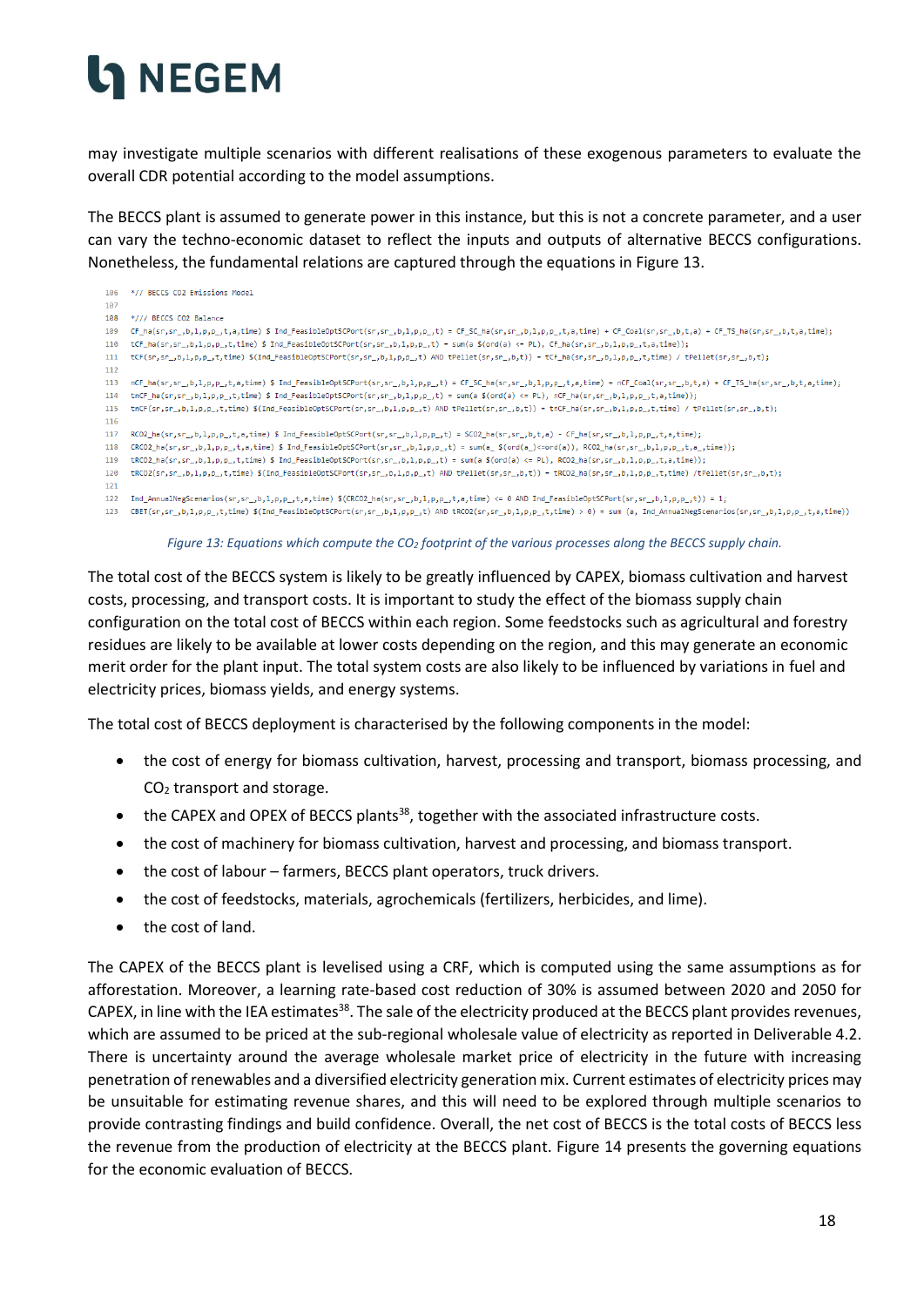

\*/ BECCS Total Cost & Cost Balance  $226$ 

237 Cost\_ha(sr,sr\_,b,1,p,p\_,t,a,time) \$ Ind\_FeasibleOptSCPort(sr,sr\_,b,1,p,p\_,t) = Cost\_SC\_ha(sr,sr\_,b,1,p,p\_,t,a,time) + Cost\_PP\_ha(sr,sr\_,b,t,a,time) + Cost\_CO2TS\_ha(sr, 238

tCost ha(sr.sr.b.l.o.o.t.time) \$ Ind FeasibleOptSCPort(sr.sr.b.l.o.o.t) = sum(a \$ (ord(a) <= PL). Cost ha(sr.sr.b.l.o.o.t.a.time)); 239

tcost(sr.sr .b.l.p.p .t.time) \$(Ind FeasibleOptSCPort(sr.sr .b.l.p.p .t) AND tPellet(sr.sr .b.t)) = tCost ha(sr.sr .b.l.p.p .t.time) / tPellet(sr.sr .b.t); 240

241 tCost SCO2(sr.sr .b.l.p.p .t.time) \$(Ind FeasibleOptSCPort(sr.sr .b.l.p.p .t) AND tSCO2 ha(sr.sr .b.t) = tCost ha(sr.sr .b.l.p.p .t.time)/(tSCO2 ha(sr.sr .b.t)/1000);

tCost\_MWh(sr,sr\_,b,1,p,p\_,t,time) \$(Ind\_FeasibleOptSCPort(sr,sr\_,b,1,p,p\_,t) AND tEG\_P\_ha(sr,sr\_,b,t)) = tCost\_ha(sr,sr\_,b,1,p,p\_,t,time)/(tEG\_P\_ha(sr,sr\_,b,t)/3600);  $242$  $243$ 

 $244$ 

 $245$ BE\_NEC(sr,sr\_,b,l,p,p\_,t,time) \$ (Ind\_FeasibleOptTPort(sr,sr\_,b,p,p\_,t) AND Ind\_NegScenario(sr,sr\_,b,l,p,p\_,t,time) AND tRCO2(sr,sr\_,b,l,p,p\_,t,time)) = (tcost(sr,sr\_, 246

247 tCB\_ha(sr,sr\_,b,1,p,p\_,t,time) \$ Ind\_FeasibleOptSCPort(sr,sr\_,b,1,p,p\_,t) = tCost\_ha(sr,sr\_,b,1,p,p\_,t,time) - trev\_PP(sr,sr\_,b,1,p,p\_,t,time) \* tPellet(sr,sr\_,b,t);

248  $t\mathsf{CB}(sr,sr\_b,1,p,p\_t,time) \text{ $\$ Ind\_FeasibleOptSCPort(sr,sr\_b,1,p,p\_t)=tcost(sr,sr\_b,1,p,p\_t,time) - trev\_PP(sr,sr\_b,1,p,p\_t,time)$ }$ 

 $\verb+tCB_SCO2(sr,sr_b1,p,p_b1,t,time) \\\verb+S(Ind_FesableOr5CPort(sr,sr_b1,p,p_b1,t) \\\verb+NID + 5CO2_ha(sr,sr_b1,t) \\\verb+= tCB_ha(sr,sr_b1,p,p_b1,t)(tCCO2_ha(sr,sr_b1,t) \\\verb+S(Ind_Sor2s,0) \\\verb+S(Ind_Sor2s,0) \\\verb+S(Ind_Sor2s,0) \\\verb+S(Ind_Sor2s,0) \\\verb+S(Ind_Sor2s,0) \\\verb+S(Ind_Sor2s,0) \\\verb+S(Ind_Sor2s,0) \\\verb+S(Ind_Sor2s,0) \\\verb+S$  $240$ 

<span id="page-18-1"></span>250 tCB MWh(sr,sr\_,b,1,p,p\_,t,time) \$(Ind FeasibleOptSCPort(sr,sr\_,b,1,p,p\_,t) AND tEG P\_ha(sr,sr\_,b,t)) = tCB ha(sr,sr\_,b,1,p,p\_,t,time)/(tEG P\_ha(sr,sr\_,b,t)/3600);

*Figure 14: Economic evaluation of BECCS based on all the costs incurred along its value chain.*

#### <span id="page-18-0"></span>*3.3 Direct air CO<sup>2</sup> capture and storage (DACCS)*

Two process configurations are modelled for DACCS – a solid sorbent- and a liquid solvent-based capture of  $CO<sub>2</sub>$ from the air<sup>39</sup>. For the liquid solvent DACCS, high-grade heat is assumed to be provided by natural gas, hydrogen, or electricity in the different process archetypes. Based on (Keith et al., 2018)<sup>40</sup>, the CO<sub>2</sub> emissions generated from the combustion of natural gas are captured by the CCS unit. For the solid sorbent DACCS, both heat and power are provided by the electricity grid, and we assume that a heat pump, with a coefficient of performance of 3, is used to convert grid power to low-grade heat. This DACCS value chain is captured in Figure 15.



<span id="page-18-2"></span>*Figure 15: Schematic of the DACCS supply chain, outlining the interactions between the sub-models used in the model prototype.*

The effective  $CO<sub>2</sub>$  removal potential of DACCS is a function of the carbon intensity of the energy used, which varies with region and time. In the model prototype, the total GHG emissions of DACCS include: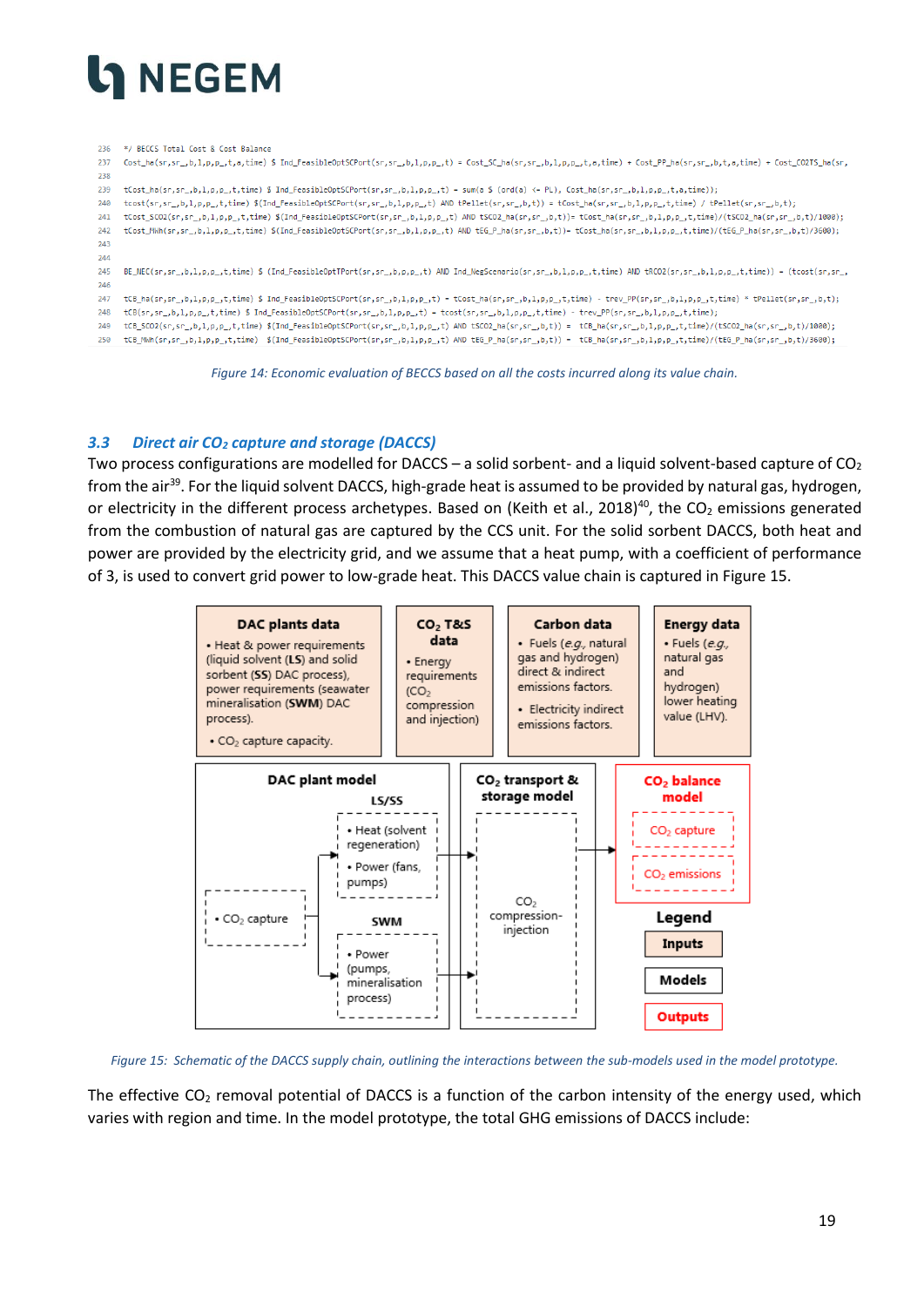- direct CO<sub>2</sub> emissions from the combustion of natural gas in the DACCS system as a function of the CO<sub>2</sub> capture rate.
- indirect CO<sub>2</sub> emissions from the supply of natural gas, hydrogen, or power to support the DACCS plant.

The total costs of DACCS are evaluated by combining:

- the CAPEX and OPEX of the DAC plant,  $CO<sub>2</sub>$  transport and storage, including labour, operating and maintenance costs<sup>40,41</sup>.
- the cost of energy supply needed to provide the heat<sup>19,22,42-44</sup> and power<sup>19-23</sup>.

The total cost of liquid solvent DACCS archetype is based on a process design published by Carbon Engineering<sup>40</sup> and from a report from the National Academies of Sciences, Engineering, and Medicine<sup>39</sup>. In Keith *et al.*<sup>40</sup>, the total levelised cost of  $CO_2$  capture of DACCS is estimated as \$113-168/t  $CO_2$  captured. As these estimates are aligned with the lower bound of DACCS total cost range reported in the literature<sup>45,46</sup> (\$25–1,000/t CO<sub>2</sub>), we assume that the total cost of DACCS (including CAPEX, OPEX, and energy) is approximately  $$400-600/t$  CO<sub>2</sub> captured, both using a reference year of 2018*.*

```
234 *// DAC Plant Cost
235
236 */// Financial Parameters
237 LT DP = LT DP User $(\text{LT DP User} \Leftrightarrow \emptyset) + \text{LT dDP $(\text{LT DP User} = \emptyset)$}:
238 IR_DP = IR_DP_User $(LT\_DP\_User \Leftrightarrow 0) + IR\_dDP _$(LT\_DP\_User = 0);
239
240 CRF_DP $(IR_DP + 1) = (IR_DP * (IR_DP + 1)**LT_DP) / ((IR_DP + 1)**LT_DP - 1);
241
242 CAP_DP(sc,time) = sum(time_ $ time_.first, CAP_DP(sc,time_)) $(Ind_CostDyn = 0) + CAP_DP(sc,time) $(Ind_CostDyn = 1);
243244 */// DAC Plant Cost
245 Cost DP CCO2(sc.time) = (CAP DP(sc.time) * CRF DP + OM DP(sc));
246    Cost_DP_SCO2(sc,time)= Cost_DP_CCO2(sc,time) * CCO2_DACCS(sc) / SCO2_DACCS(sc);
247 Cost DP RCO2(sc,c,time) = Cost DP CCO2(sc,time) * CCO2 DACCS(sc) / RCO2 DACCS(sc,c,time);
248
249 CAPEX CCO2(sc.time) = CAP DP(sc.time) * CRF DP:
250
      CAPEX_SCO2(sc,time) = CAPEX_CCO2(sc,time) * CCO2_DACCS(sc) / SCO2_DACCS(sc);
251 CAPEX_RCO2(sc,c,time) = CAPEX_CCO2(sc,time) * CCO2_DACCS(sc) / RCO2_DACCS(sc,c,time);
252
253 OPEX CCO2(sc) = OM DP(sc);
254 OPEX_SCO2(sc) = OPEX_CCO2(sc) * CCO2_DACCS(sc) / SCO2_DACCS(sc);
255 OPEX_RCO2(sc,c,time) = OPEX_CCO2(sc) * CCO2_DACCS(sc) / RCO2_DACCS(sc,c,time);
256
257
      *// CO2 Transport & Storage Cost
258
259 */// Financial Parameters
260 CRF_CO2T $ (IR_CO2T + 1) = (IR_CO2T * (IR_CO2T+1) **LT_CO2T )/((IR_CO2T + 1)** LT_CO2T - 1);
261
262 */// CO2 Transport Cost
263    Cost_CO2T_CCO2 = (CAP_CO2T * D_CO2T * CRF_CO2T ) /Capa_CO2T + OP_CO2T;
264 Cost_CO2T_SCO2(sc) = (CAP_CO2T * D_CO2T * CRF_CO2T + OP_CO2T * Capa_CO2T)/Capa_CO2T * CCO2_DACCS(sc) / SCO2_DACCS(sc);
265 Cost_CO2T_RCO2(sc,c,time) = (CAP_CO2T * D_CO2T * CRF_CO2T + OP_CO2T * Capa_CO2T)/Capa_CO2T * CCO2_DACCS(sc) / RCO2_DACCS(sc,c,time);
```
*Figure 16: Economic evaluation of DACCS based on all the costs incurred along its value chain.*

<span id="page-19-0"></span>The total costs of solid sorbent DACCS archetype has been reported as  $$1,200/t$  CO<sub>2</sub> removed on Climeworks official website<sup>41</sup>. In contrast to the liquid solvent DACCS system, the solid sorbent DAC plant is a modular process that is operated in two time-steps, requiring more maintenance. For this process, we assume that the levelised CAPEX and the OPEX each account for an equal share of the cost of  $CO<sub>2</sub>$  capture (Figure 16).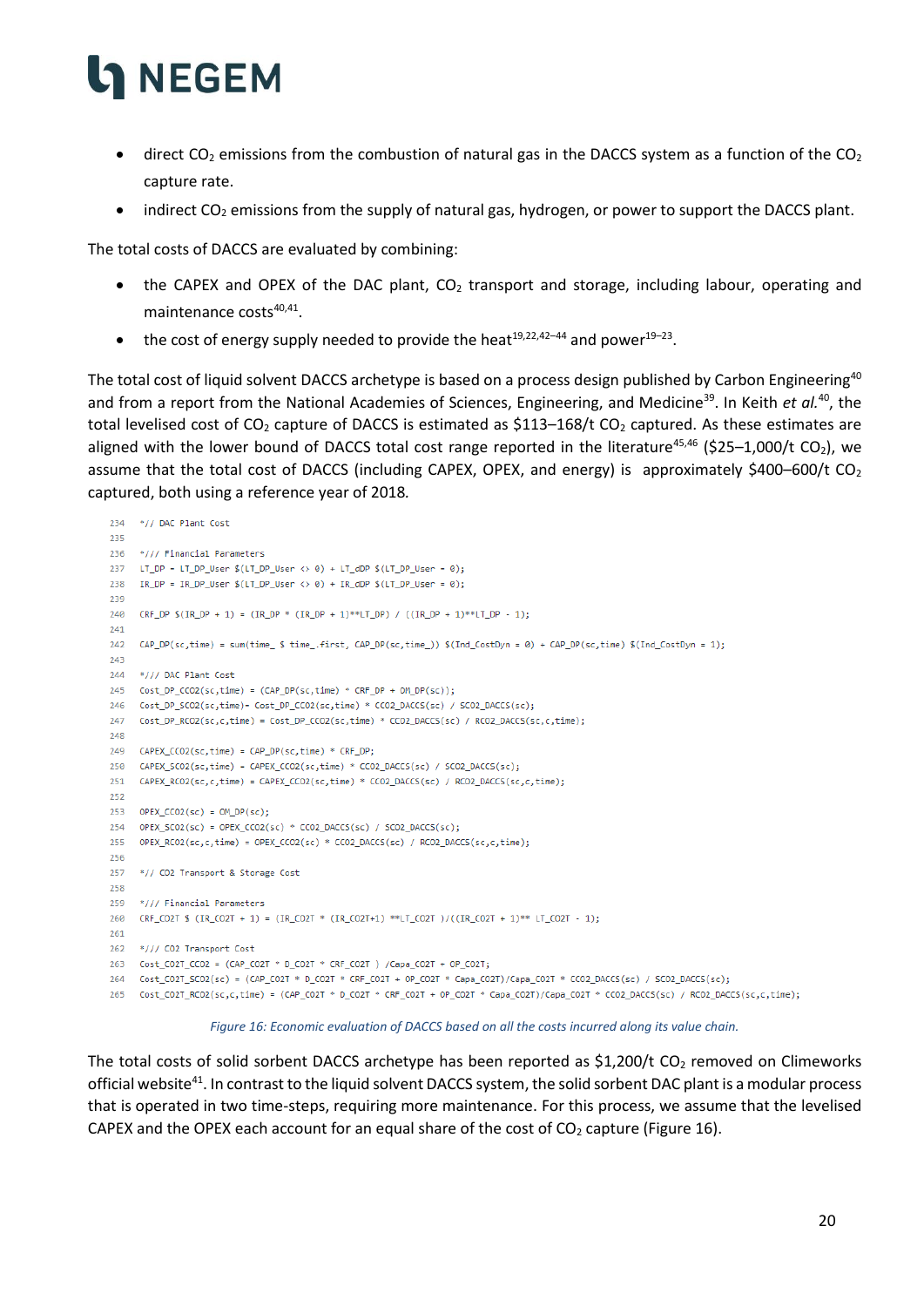#### <span id="page-20-0"></span>*3.4 Enhanced Weathering (EW)*

This subsection presents the key assumptions and model parameterisation used to characterise enhanced weathering (EW) in the model prototype. EW is the process by which  $CO<sub>2</sub>$  is sequestered from the atmosphere through the dissolution of silicate minerals on the land surface. In this process, basic rocks are crushed and ground to small particles, and spread onto croplands or agricultural lands for permanent CDR. The model is refactored into several sub-models as shown in Figure 17.



*Figure 17: Schematic of the EW supply chain, outlining the interactions between the sub-models used in the model prototype.*

<span id="page-20-1"></span>In EW, rocks are excavated and transported to the grinding facility where they are crushed. The ground rock is transported to the area of application and spread on soil. The overall GHG emissions and economic performance of the technology is measured by the aggregate performance of the individual steps along the supply chain. Renforth<sup>47</sup> estimates the overall CDR potential of basic and ultrabasic rocks as 0.3 tonne CO<sub>2</sub>/tonne rock and 0.8 tonne CO<sub>2</sub>/tonne rock, respectively. Thus, greater quantities of basic rock are needed to store an equivalent amount of CO<sub>2</sub> compared to ultrabasic rocks, and in both cases, greater quantities or rock are needed relative to CO2, increasing the requirement to excavate rocks and process them at scale.

We applied the exponential correlation developed by Strefler et al.<sup>48</sup> to estimate the energy required to grind the rock, given grain particle size distributions. Following which, the transport distance from the grinding facility to agricultural land is used together with the transported volumes to calculate the fuel requirements, and corresponding  $CO<sub>2</sub>$  emissions, assuming diesel fleets in the near-term. Note that the transport medium is a function of time as the ongoing decarbonisation of the transport sector will gradually reduce the overall  $CO<sub>2</sub>$ footprint associated with transport stage. The model has the capacity to use multiple fuels and zero-emission transport fleets to reflect the reductions in CO<sub>2</sub> intensity over time. The model incorporates region-specific data on soil temperature and pH to calculate the weathering rate.

The CO<sub>2</sub> sequestration potential of EW increases over time, as basic rocks weather, and saturates (permanently) over time. By then, the rocks have reached their maximum  $CO<sub>2</sub>$  sequestration potential, which is inherently rockspecific. The CDR potential of EW is a function of the technical potential of the rock, the carbonation to  $CO<sub>2</sub>$ sequestration conversion, and the rate of carbonation over time. The share of the rock that weathers every year is a function of the soil temperature<sup>49</sup>, pH<sup>50</sup>, mineral composition, and the size of rock<sup>87</sup>. The rock weathering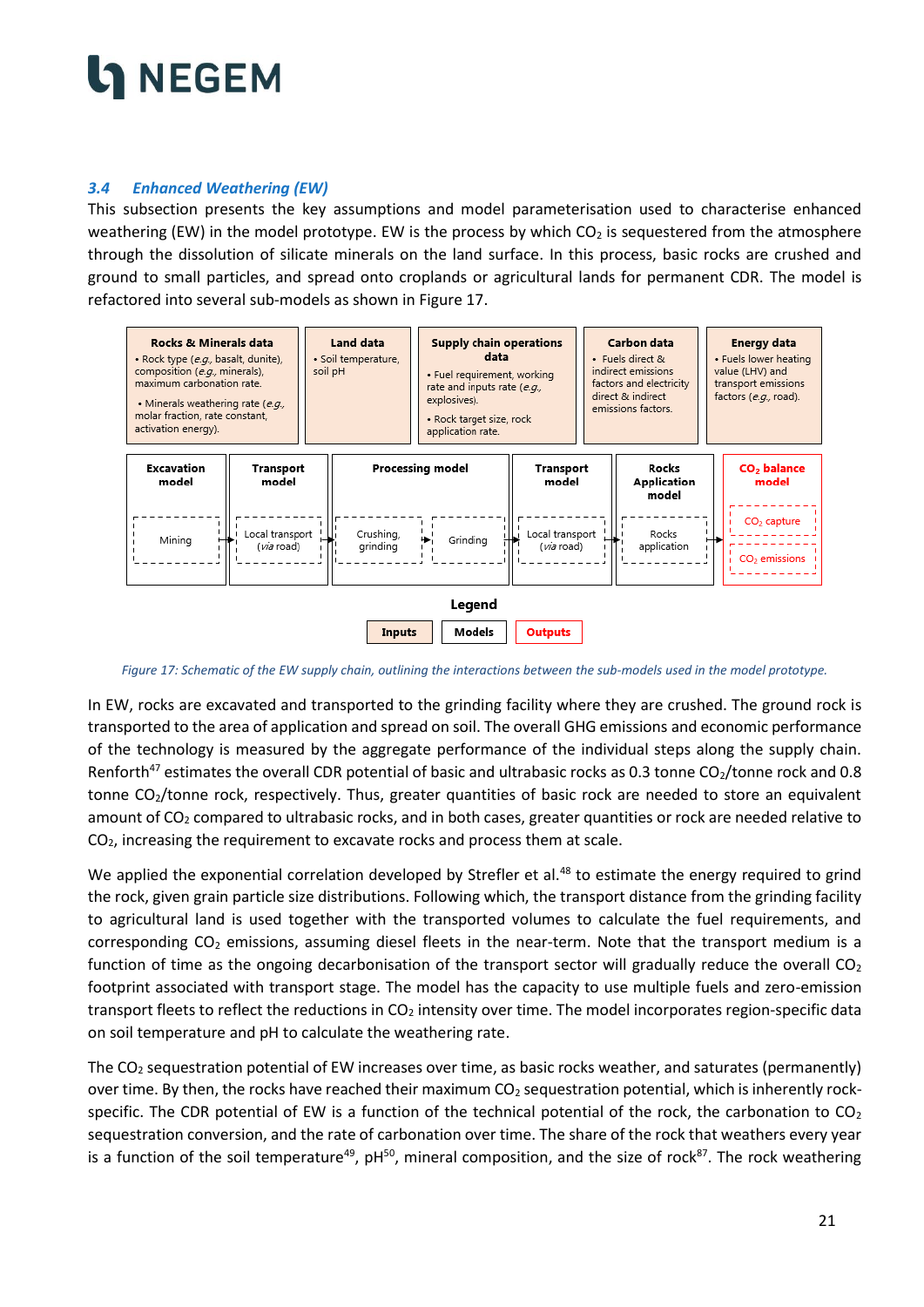rate is modelled using generalized equations as in (Beerling et al, 2020)<sup>52</sup> and (Tayor et al, 2016)<sup>53</sup> and the carbonation rate is modelled with a shrinking core model, as suggested in (Renforth, 2012)<sup>47</sup>.

The model prototype considers basalt, which is a basic rock, and dunite, which is an ultrabasic rock proposed in literature for EW applications. The overall GHG balance of EW in both cases are captured through the equations in Figure 18.

| 167 | */ Carbon Balance                                                                                                                                                               |
|-----|---------------------------------------------------------------------------------------------------------------------------------------------------------------------------------|
| 168 | CF_M_RCO2(sr,sr_,r,p,p_,t,time) \$(Ind_FeasibleOptTPort(sr,sr_,r,p,p_,t) AND tRCO2(sr,sr_,r,p,p_,t,time) <> 0) = CF_M(sr,sr_,r,t,time) / tRCO2(sr,sr_,r,p,p_,t,time) * 1000;    |
| 169 | CF_N2O_RCO2(sr,sr_,r,p,p_,t,time) \$(Ind_FeasibleOptTPort(sr,sr_,r,p,p_,t) AND tRCO2(sr,sr_,r,p,p_,t,time) <> 0) = CF_N2O(sr,sr_,r,t,t) / tRCO2(sr,sr_,r,p,p_,t,time) * 1000;   |
| 170 | ;1000 * (time), t,time), t,time) (Ind FeasibleOptTPort(sr,sr,r,p,p,t,t) AND tRCO2(sr,sr,r,p,p,t,time) <> 0) = CF R(sr,sr,r,t,time) / tRCO2(sr,sr,r,p,p,t,time) * 1000;          |
| 171 | CF_C_RCO2(sr,sr_,r,p,p_,t,time) \$(Ind_FeasibleOptTPort(sr,sr_,r,p,p_,t) AND tRCO2(sr,sr_,r,p,p_,t,time) <> 0) = CF_C(sr,sr_,r,t,time) / tRCO2(sr,sr_,r,p,p_,t,time);           |
| 172 | CF_G_RCO2(sr,sr_,r,p,p_t,time) \$(Ind_FeasibleOptTPort(sr,sr_,r,p,p_,t) AND tRCO2(sr,sr_,r,p,p_,t,time) <> 0) = CF_G(sr,sr_,r,t,time) / tRCO2(sr,sr_,r,p,p_,t,time) * 1000;     |
| 173 | CF_T_RCO2(sr,sr_,r,p,p_,t,time) \$(Ind_FeasibleOptTPort(sr,sr_,r,p,p_,t) AND tRCO2(sr,sr_,r,p,p_,t,time) <> 0) = CF_T(sr,sr_,r,p,p_,t,time) / tRCO2(sr,sr_,r,p,p_,t,time);      |
| 174 | CF_S_RCO2(sr,sr_,r,p,p_t,time) \$(Ind_FeasibleOptTPort(sr,sr_,r,p,p_,t) AND tRCO2(sr,sr_,r,p,p_t,time) <> 0) = CF_S(sr,sr_,r,t,time) / tRCO2(sr,sr_,r,p,p_,t,time) * 1000;      |
| 175 | tCF RCO2(sr,sr ,r,p,p ,t,time) \$(Ind FeasibleOptTPort(sr,sr ,r,p,p ,t) AND tRCO2(sr,sr ,r,p,p ,t,time) <> 0) = tCF(sr,sr ,r,p,p ,t,time) / tRCO2(sr,sr ,r,p,p ,t,time) * 1000; |
| 176 | tCaCO2_RCO2(sr,sr_,r,p,p_,t,time) \$(Ind_FeasibleOptTPort(sr,sr_,r,p,p_,t) AND tRCO2(sr,sr_,r,p,p_,t,time) <> 0) = tCaCO2(sr,r) / tRCO2(sr,sr_,r,p,p_,t,time) * 1000;           |
| 177 | tCCO2_RCO2(sr,sr_,r,p,p_,t,time) \$(Ind_FeasibleOptTPort(sr,sr_,r,p,p_,t) AND tRCO2(sr,sr_,r,p,p_,t,time) <> 0) = tCCO2(sr,r) / tRCO2(sr,sr_,r,p,p_,t,time) * 1000;             |
| 178 |                                                                                                                                                                                 |
| 179 |                                                                                                                                                                                 |
| 180 | */ Key Output                                                                                                                                                                   |
| 181 | Ind_maxNegScenario_EW(sr,sr_,r,p,p_,t,time) \$(Ind_FeasibleOptTPort(sr,sr_,r,p,p_,t) AND tmaxRCO2(sr,sr_,r,p,p_,t,time) > 0) = yes;                                             |
| 182 | Ind_NegScenario_EW(sr,sr_,r,p,p_,t,time) \$(Ind_FeasibleOptTPort(sr,sr_,r,p,p_,t) AND tRCO2(sr,sr_,r,p,p_,t,time) > 0) = yes;                                                   |
|     |                                                                                                                                                                                 |

*Figure 18: Equations which compute the CO<sup>2</sup> footprint of the various processes along the EW supply chain.*

<span id="page-21-1"></span>Similarly, the total costs of EW are parameterised using the following components:

- the CAPEX and OPEX of the mining and grinding facility, together with the cost of materials.
- the cost of diesel for mining rocks, transport, and application on soil, and electricity<sup>19–23</sup> for crushing and grinding rocks.
- the cost of trucks to transport rocks, and tractors to apply them on soil.
- labour costs of digger, facility operator, and farmer.

Overall, the techno-economic parameters related to the individual technologies are represented using a consistent framework to compute various KPIs.

#### <span id="page-21-0"></span>*4. Summary of the optimisation model constraints*

The optimisation framework combines the equations presented in section 3 with inequality constraints to define a pathway for NETP deployment across member states in Europe along with the United Kingdom. These inequality constraints are based on user inputs and assumptions on CDR deployment targets, and biogeophysical constraints. Given input data related to the individual technologies and regions as captured by NEGEM Deliverables 4.1 and 4.2, and member-state specific CDR targets as discussed in Deliverable 4.3, the mathematical model can determine pathways which minimise the: cost of CDR delivery, land use footprint, water footprint, primary energy demand, etc.

Burden-sharing principles were used in Deliverable 4.3 to generate a set of members-state specific CDR targets depending on global CDR requirements by 2100. The 4 scenarios proposed in Deliverable 4.3 are intended to be used in the modelling work within task 4.5. They allow the model to explore the cost, and environmental implications of different levels of CDR being "owned" by EU-28. The scenarios from Deliverable 4.3, together with different global CDR targets, combine to generate results with policy relevance on the value of different technologies. It is important to note that the application of burden-sharing principles via these scenarios leads to diverging shares of effort by the EU Member States, allowing a wide range of circumstances to be explored.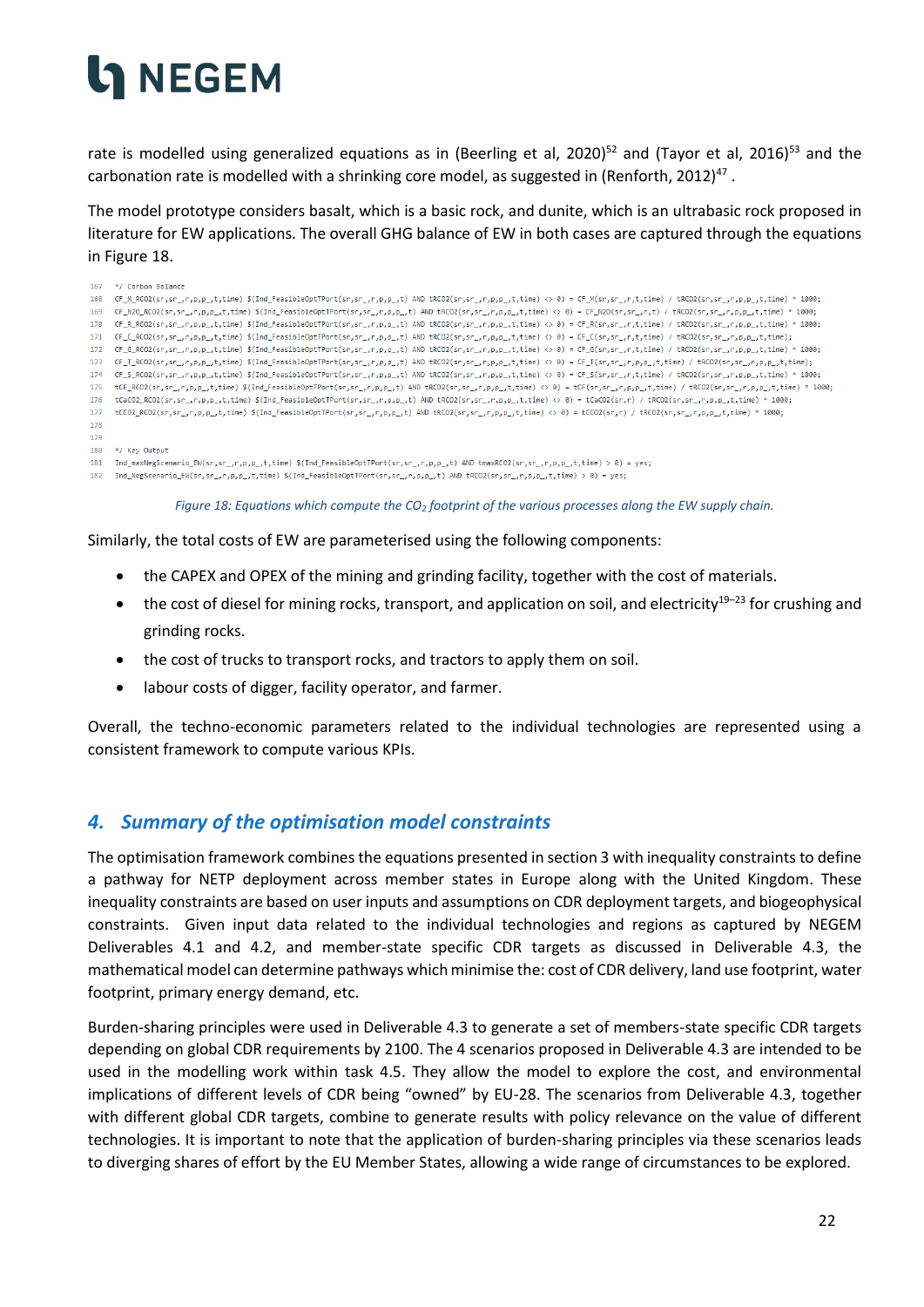The targets are combined with deployment rate constraints specific to each technology. For BECCS, the availability of bioenergy is a rate limiting constraint. For DACCS, the market for the sorbents used in DACCS is likely to be the rate-limiting constraint as reported in the literature. We assume that BECCS and DACCS projects have a lifetime of 30 years. Following previous work, they are assumed to operate at base load <sup>54–57</sup>. We also assume that EW projects (*i.e*., mining facility) have a lifetime of 20 years. Conversely, AR projects need to be maintained in perpetuity to avoid any reversal of  $CO<sub>2</sub>$  emissions back to the atmosphere.

Afforestation is limited by the availability of lands with a potential for reforestation (LPR), as defined in Griscom *et al.*<sup>58</sup>. LPR are non-forested lands in areas ecologically suitable for forests with a low tree cover (< 25%) but within the boundaries of a native forest land type. Griscom *et al.*<sup>58</sup> exclude all land types categorised as grassland or savanna from LPR to limit negative impacts on biodiversity, cropland to account for food security, and land within boreal ecological zones to account for albedo effect.

Biomass for BECCS and biochar includes dedicated-energy crops cultivated on marginal agricultural lands (MAL), as defined in Cai *et al.*<sup>59</sup> and forestry residues and pellets. Following previous work<sup>60</sup>, MAL is characterised here by mixed crop and natural vegetation land with marginal productivity. Therefore, the production of biomass for BECCS has no negative impacts on the agricultural sector and its associated food supply. The potential to exacerbate water stress must be minimised, and the model prototype limits the deployment of AR or the cultivation of biomass for BECCS to lands with low water stress, *i.e.* areas wherein the overall water risk is less than or equal to 3 on a 5-point scale, as defined in Gassert *et al.*<sup>61</sup>.

The global lithological map (GLiM) published by Hartmann and Moosdorf<sup>62</sup> is used to constrain the availability of basalt and dunite in a given region. We assume a rock density of 2.9 t/m<sup>347,53,63</sup> and an extraction depth of 50m<sup>47</sup>. Sub-regional geological  $CO<sub>2</sub>$  storage capacity is used here to constrain the deployment of geological CDR options such as BECCS and DACCS. This data is available at the national scale for the EU<sup>64-66</sup>.

Overall, the technology and region-specific constraints documented in Figure 19 provide the model with the capacity to generate deployment pathways that avoid an overreliance on any single CDR technology. This prototype version is undergoing further development prior to parameterisation and release as part of task 4.5.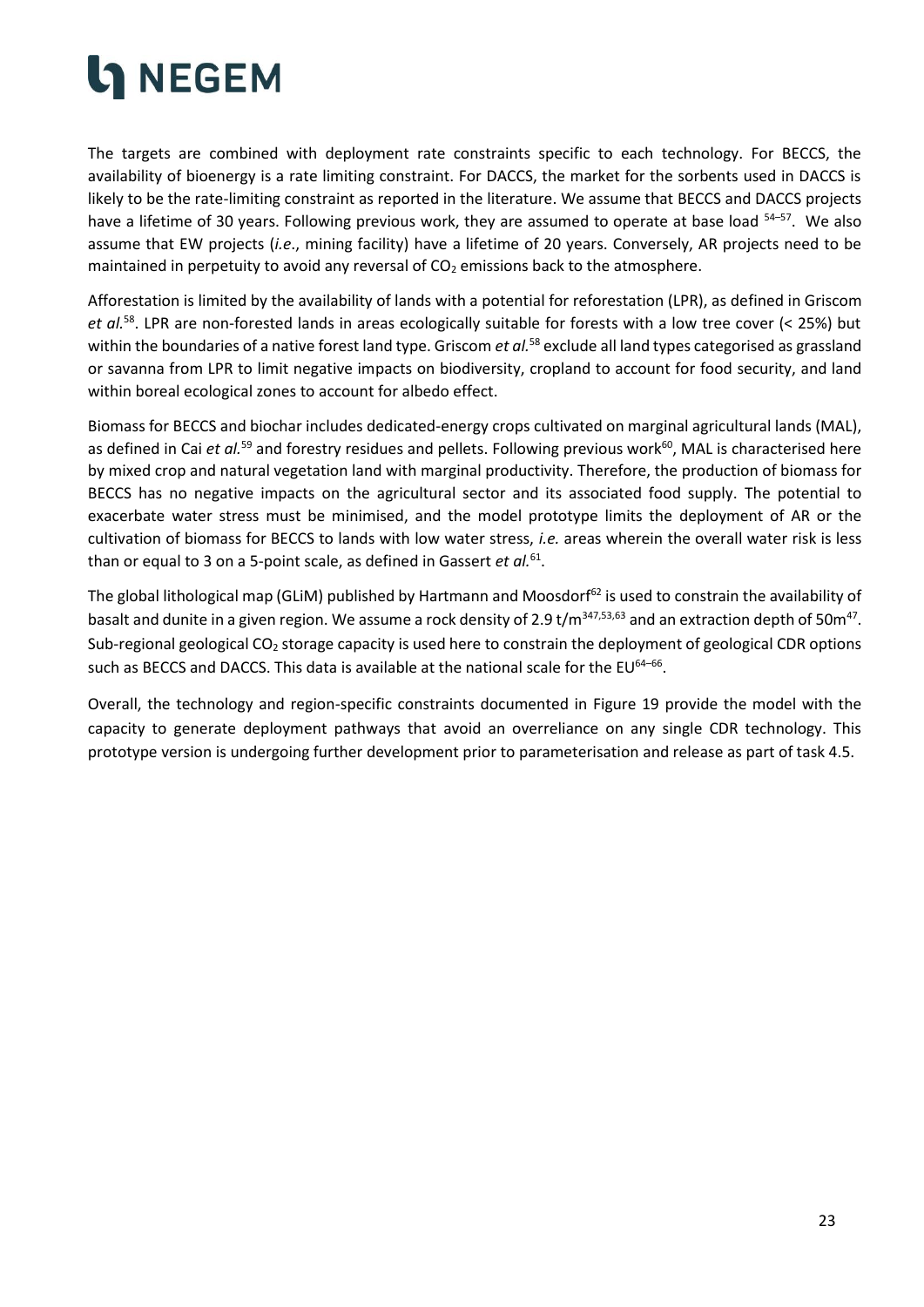| 439<br>440 | */ BC Cost Equations                                                 |                                                                                                       |
|------------|----------------------------------------------------------------------|-------------------------------------------------------------------------------------------------------|
| 441        | *// BC Non-Levelized Cost Equations                                  |                                                                                                       |
| 442        | $optcost\_bc(Cfset\_BC)$ \$(sameAs(metric,'cost') AND Ind_lcost = 0) | Opt_Cost_BC(Cfset_BC) =e= Opt_LU_App_BC(Cfset_BC) * cost_BC(Cfset_BC);                                |
| 443        |                                                                      |                                                                                                       |
| 444        | cumutotalcost bc(tc) $$(sameAs(metric, 'cost')$ AND Ind lcost = 0)   | CCost BC(tc) =e= sum((pyp,sr,b,l,tc) \$(Cfset BC(pyp,sr,b,l,tc) AND ord(tc) <= ord(tc)), Opt          |
| 445        |                                                                      |                                                                                                       |
| 446        | *// BC Levelized Cost Equations                                      |                                                                                                       |
| 447        | optlcost bc(Cfset BC) \$(sameAs(metric,'cost') AND Ind lcost)        | Opt_LCost_BC(Cfset_BC) =e= Opt_LU_App_BC(Cfset_BC) * cost_BC(Cfset_BC);                               |
| 448        |                                                                      |                                                                                                       |
| 449        | cumutotallcost_bc(tc) \$(sameAs(metric,'cost') AND Ind_lcost)        | $CLCost_BC(tc) == sum((pyp,sr,b,1,tc))$ $Cfset_BC(pyp,sr,b,1,tc)$ AND $ord(tc) <= ord(tc)$ , Opt      |
| 450        |                                                                      |                                                                                                       |
| 451        | */ BC Cost Balance Equations                                         |                                                                                                       |
| 452        |                                                                      |                                                                                                       |
| 453        | *// BC Non-Levelized Cost Balance Equations                          |                                                                                                       |
| 454        | optcostb_bc(Cfset_BC) \$(sameAs(metric,'costB') AND Ind_lcost = 0)   | Opt_CostB_BC(Cfset_BC) =e= Opt_LU_App_BC(Cfset_BC) * CB_BC(Cfset_BC);                                 |
| 455        |                                                                      |                                                                                                       |
| 456<br>457 | cumutotalcostb bc(tc) \$(sameAs(metric,'costB') AND Ind lcost = 0)   | CCostB BC(tc) =e= sum((pyp,sr,b,1,tc) \$(Cfset BC(pyp,sr,b,1,tc) AND ord(tc) <= ord(tc)), Opt         |
| 458        | *// BC Levelized Cost Balance Equations                              |                                                                                                       |
| 459        | optlcostb bc(Cfset BC) \$(sameAs(metric,'costB') AND Ind lcost)      | Opt LCostB BC(Cfset BC) =e= Opt LU App BC(Cfset BC) * CB BC(Cfset BC);                                |
| 460        |                                                                      |                                                                                                       |
| 461        | cumutotallcostb_bc(tc) \$(sameAs(metric,'costB') AND Ind_lcost)      | $CLCostB_BC(tc) == sum((pyp,sr,b,1,tc_>) $(Cfset_BC(pyp,sr,b,1,tc_))$ AND $ord(tc_+) <= ord(tc)),$ Op |
| 462        |                                                                      |                                                                                                       |
| 463        | */ BC Land Use Equations                                             |                                                                                                       |
| 464        | optlusc bc(Cfset BC)                                                 | Opt LU SC BC(Cfset BC) =e= Opt LU App BC(Cfset BC) * LU SC BC(Cfset BC);                              |
| 465        |                                                                      |                                                                                                       |
| 466        | optlup bc(Cfset BC) \$ sameAs(metric,'land')                         | Opt_LU_P_BC(Cfset_BC) =e= Opt_LU_App_BC(Cfset_BC) * LU_P_BC(Cfset_BC);                                |
| 467        |                                                                      |                                                                                                       |
| 468        | totallu_bc(tc) \$ sameAs(metric,'land')                              | tLU_BC(tc) =e= sum((pyp,sr,b,1) \$(Cfset_BC(pyp,sr,b,1,tc)), Opt_LU_SC_BC(pyp,sr,b,1,tc) + Opt_L      |
| 469        |                                                                      |                                                                                                       |
| 470        | */ BC Water Use Equations                                            |                                                                                                       |
| 471        | optmwu_bc(Cfset_BC) \$ sameAs(metric,'water')                        | Opt MWU BC(Cfset BC) =e= MWU BC(Cfset BC) * Opt LU App BC(Cfset BC);                                  |
| 472<br>473 | cumutotalmwu bc(tc) \$ sameAs(metric,'water')                        | CMWU BC(tc) =e= sum((pyp,sr,b,l,tc) \$(Cfset BC(pyp,sr,b,l,tc) AND ord(tc) <= ord(tc)), Opt M         |
| 474        |                                                                      |                                                                                                       |
| 475        | */ BC Biomass Use Equations                                          |                                                                                                       |
| 476        | optbu bc(Cfset BC) \$ Ind Syn                                        | Opt BU BC(Cfset BC) =e= BU BC(Cfset BC) * Opt LU App BC(Cfset BC);                                    |
|            | 477 totalc_bu_bc(c,b,l,tc) \$ Ind_Syn                                | c_BU_BC(c,b,l,tc) =e= sum((pyp,sr) \$(Cfset_BC(pyp,sr,b,l,tc) AND Ind_Country(sr,c)), Opt_BU_BC(      |
|            |                                                                      |                                                                                                       |

<span id="page-23-0"></span>*Figure 19: Equality and inequality constraints in the optimisation formulation to provide bounds for the key decision variable – the amount of each CDR technology to deploy to meet the cumulative CDR target across member states in the EU.*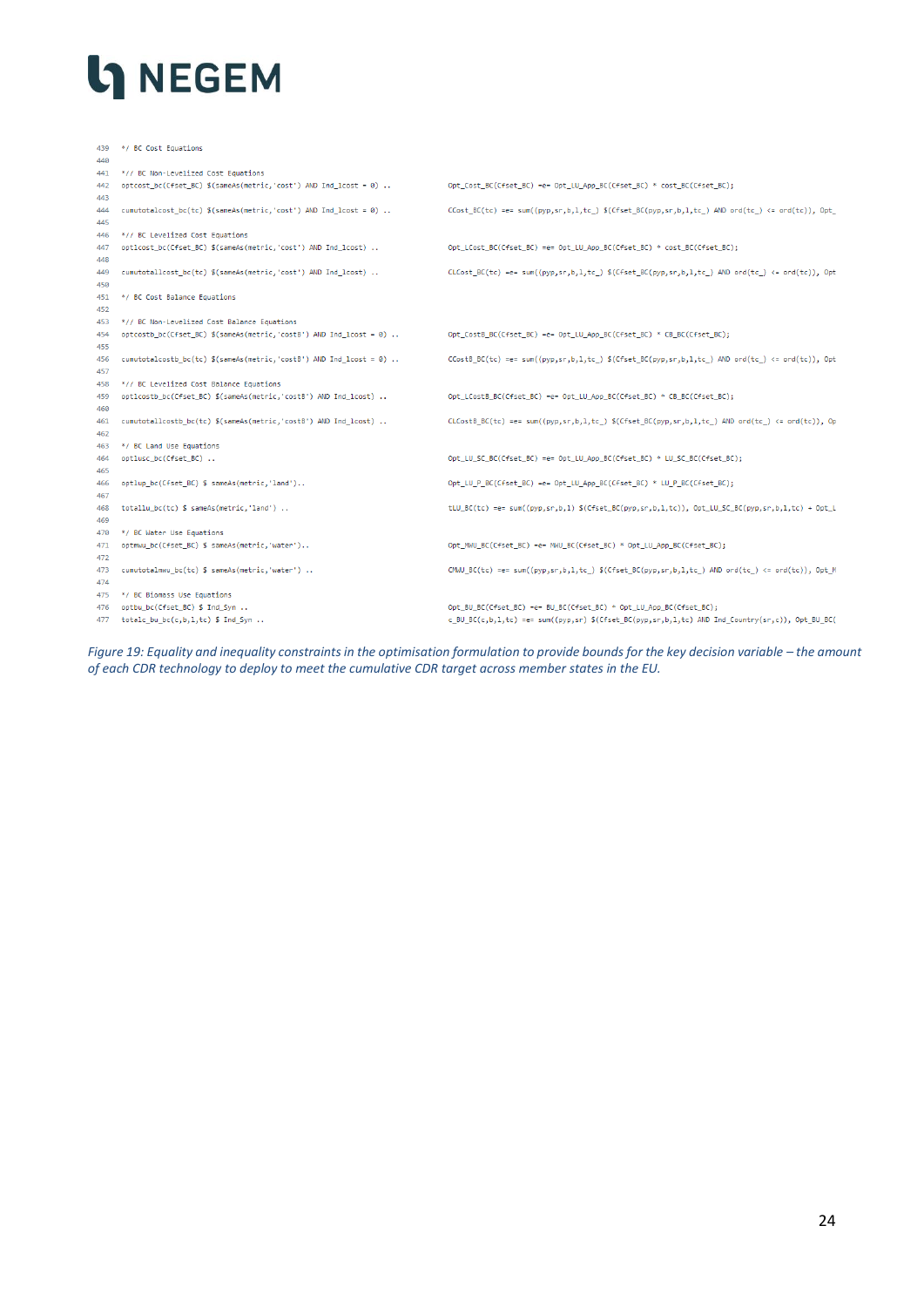To prepare this report, the following deliverable has been taken into consideration:

| D#      | <b>Deliverable title</b>                                                               | Lead<br><b>Beneficiary</b> | <b>Type</b> | <b>Dissemination</b><br>level | Due date (in MM) |
|---------|----------------------------------------------------------------------------------------|----------------------------|-------------|-------------------------------|------------------|
| $D$ 1.1 | <b>Justification of NETPs</b><br>chosen for the NEGEM<br>project                       | <b>ETH</b>                 | Report      | CO                            | 6                |
| D 1.4   | Comprehensive<br>sustainability<br>assessment of Bio-CCS<br><b>NETPs</b>               | <b>VTT</b>                 | Report      | PU                            | 12               |
| D 1.5   | Comprehensive<br>sustainability<br>assessment of<br>geoengineering and<br>other NETPs  | ICL                        | Report      | PU                            | 24               |
| D 4.1   | NETP database                                                                          | ICL                        | Database    | PU                            | 4                |
| D 4.2   | Bio-geophysics<br>database                                                             | ICL                        | Database    | PU                            | 12               |
| D 4.3   | <b>Member State targets</b>                                                            | ICL                        | Report      | PU                            | 15               |
| D 8.1   | Stocktaking of<br>scenarios with<br>negative emission<br>technologies and<br>practises | <b>VTT</b>                 | Report      | PU                            | 8                |

#### <span id="page-24-0"></span>*5. References*

- 1. Hurteau, M. D., Hungate, B. A. & Koch, G. W. Accounting for risk in valuing forest carbon offsets. *Carbon Balance Manag.* **4**, 1 (2009).
- 2. Whittaker, C., Mortimer, N., Murphy, R. & Matthews, R. Energy and greenhouse gas balance of the use of forest residues for bioenergy production in the UK. *Biomass and Bioenergy* **35**, 4581–4594 (2011).
- 3. Whittaker, C. L., Mortimer, N. D. & Matthews, R. W. *Understanding the carbon footprint of timber transport in the United Kingdom*. *North Energy, report* (2010).
- 4. Morison, J. *et al. Understanding the carbon and greenhouse gas balance of forests in Britain*. (2012).
- 5. Aldentun, Y. Life cycle inventory of forest seedling production from seed to regeneration site. *J. Clean. Prod.* **10**, 47–55 (2002).
- 6. Timmermann, V. & Dibdiakova, J. Greenhouse gas emissions from forestry in East Norway. *Int. J. Life*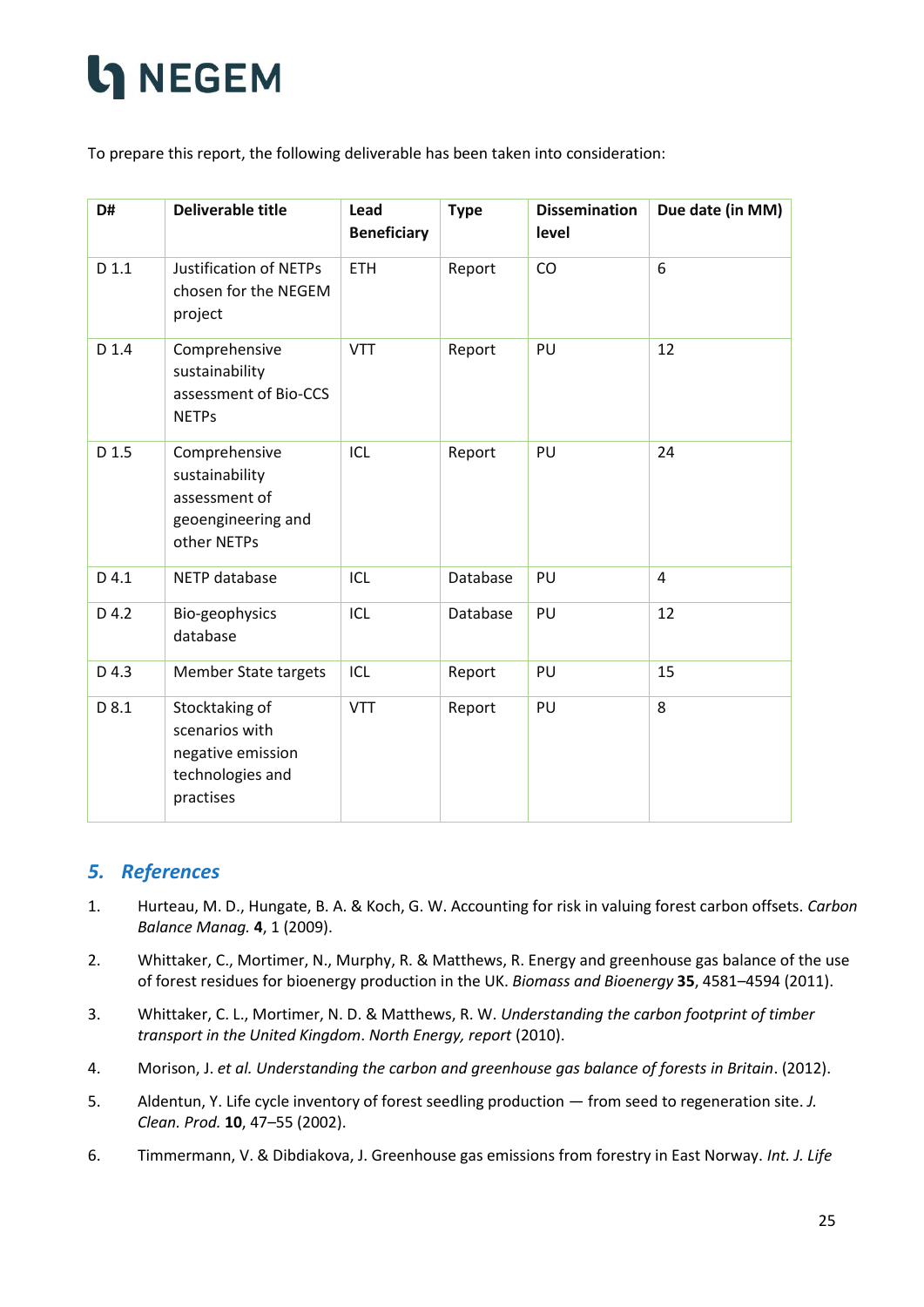

*Cycle Assess.* **19**, 1593–1606 (2014).

- 7. Berg, S. & Karjalainen, T. Comparison of greenhouse gas emissions from forest operations in Finland and Sweden. *Forestry* **76**, 271–284 (2003).
- 8. Kenney, J., Gallagher, T., Smidt, M., Mitchell, D. & Mcdonald, T. Factors that Affect Fuel Consumption in Logging Systems. in *37th Council on Forest Engineering Annual Meeting* (2014).
- 9. Röder, M., Whittaker, C. & Thornley, P. How certain are greenhouse gas reductions from bioenergy? Life cycle assessment and uncertainty analysis of wood pellet-to-electricity supply chains from forest residues. *Biomass and Bioenergy* **79**, 50–63 (2015).
- 10. BEIS. *MS Excel Spreadsheet - Greenhouse gas reporting - conversion factors 2020: full set (for advanced users)*. (2020).
- 11. Camargo, G. G. T., Ryan, M. R. & Richard, T. L. Energy use and greenhouse gas emissions from crop production using the farm energy analysis tool. *Bioscience* **63**, 263–273 (2013).
- 12. Lewandowski, I., Kicherer, A. & Vonier, P. CO2-balance for the cultivation and combustion of Miscanthus. *Biomass and Bioenergy* **8**, 81–90 (1995).
- 13. Elsayed, M. A., Matthews, R. & Mortimer, N. D. *Carbon and energy balances for a range of biofuels options*. *DTI Sustainable Energy Programs* (2003).
- 14. De Klein, C. *et al.* Chapter 11 : N2O emissions from managed soils. in *Volume 4: Agriculture, Forestry and Other Land Use - IPCC Guidelines for National Greenhouse Gas Inventories* 1–54 (2006).
- 15. Parajuli, R. *et al.* Life Cycle Assessment of district heat production in a straw fired CHP plant. *Biomass and Bioenergy* **68**, 115–134 (2014).
- 16. Murphy, F., Devlin, G. & McDonnell, K. Miscanthus production and processing in Ireland: An analysis of energy requirements and environmental impacts. *Renew. Sustain. Energy Rev.* **23**, 412–420 (2013).
- 17. Mekonnen, M. M. & Hoekstra, A. Y. The green, blue and grey water footprint of crops and derived crop products. *Hydrol. Earth Syst. Sci.* **15**, 1577–1600 (2011).
- 18. World Bank. Pump price for diesel fuel (US\$ per liter). (2020).
- 19. Ministry of Mines and Energy. *Monthly Energy Bulletin - December 2018*. (2018).
- 20. CEIC. Price of electricity. (2020).
- 21. EUROSTAT. Electricity prices by type of user (EUR per kWh). (2020).
- 22. Government of India. *Evaluation Report on Rajiv Gandhi Grameen Vidyutikaran Yojana*. (2014).
- 23. Energy Information Administration. Average retail price of electricity (cents per kilowatthour). (2020).
- 24. Brinker, R. W., Kinard, J., Rummer, R. & Lanford, B. *Machine rates for selected forest harvesting machines*. (2002).
- 25. Johansson, J., Liss, J.-E., Gullberg, T. & Björheden, R. Transport and handling of forest energy bundles advantages and problems. *Biomass and Bioenergy* **30**, 334–341 (2006).
- 26. US Bureau of Labor Statistics. Occupational Employment and Wage Statistics. (2019).
- 27. Duffy, M. *Estimated Costs for Production, Storage and Transportation of Switchgrass*. *Biomass and Bioenergy* (2008).
- 28. de Wit, M. & Faaij, A. European biomass resource potential and costs. *Biomass and Bioenergy* **34**, 188–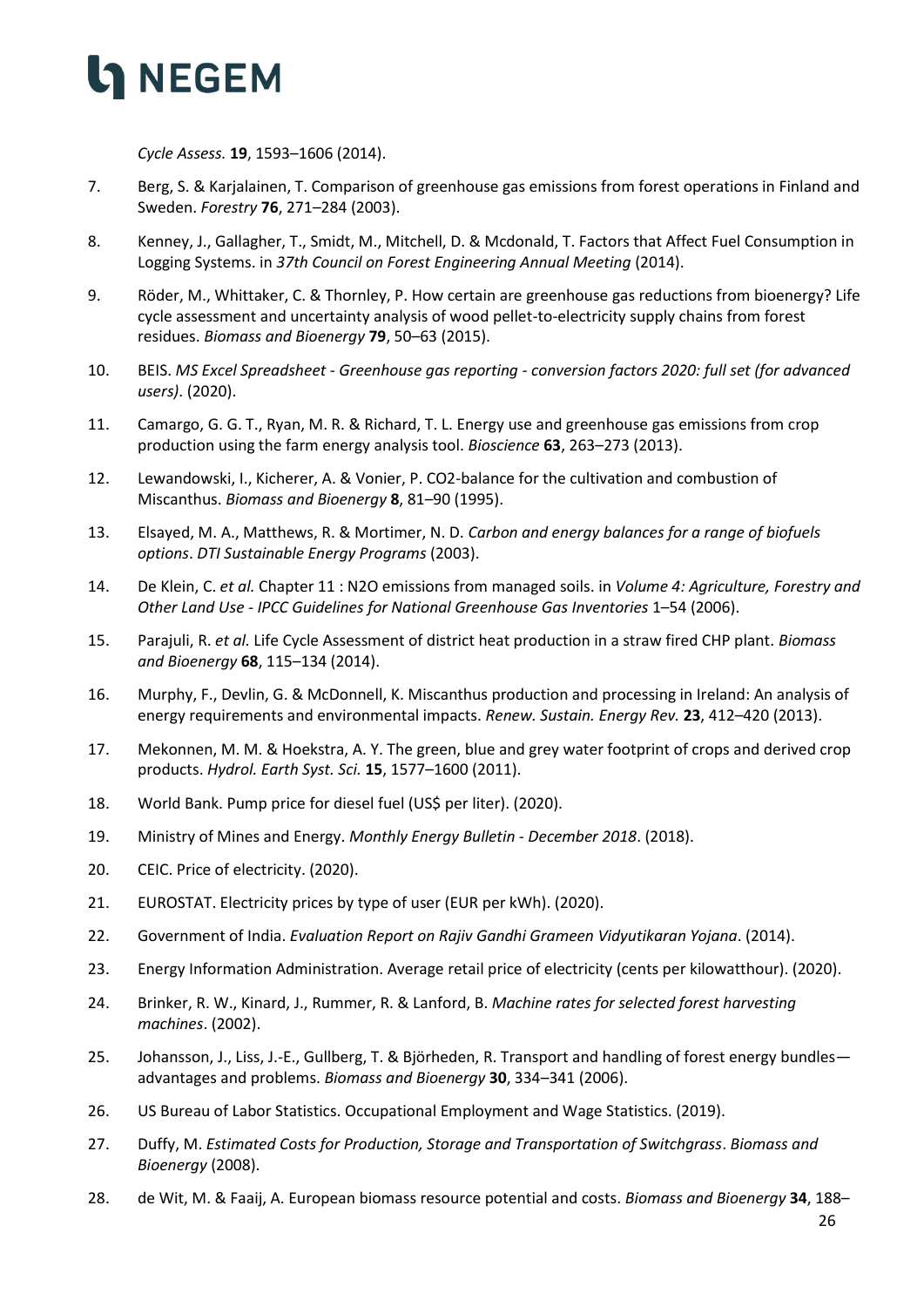

202 (2010).

- 29. ALBA TREES. ALBA TREES The UK's largest producer of cell grown plants. (2020).
- 30. HomeGuide. How Much Does Crushed Stone or Gravel Cost? (2020).
- 31. World Bank. Official exchange rate (LCU per US\$, period average). (2020).
- 32. World Bank. inflation, GDP deflator (annual%). (2020).
- 33. Fargione, J., Hill, J., Tilman, D., Polasky, S. & Hawthorne, P. Land Clearing and the Biofuel Carbon Debt. *Science (80-. ).* **319**, 1235–1238 (2008).
- 34. Plevin, R. J., O'Hare, M., Jones, A. D., Torn, M. S. & Gibbs, H. K. Greenhouse gas emissions from biofuels' indirect land use change are uncertain but may be much greater than previously estimated. *Environ. Sci. Technol.* **44**, 8015–8021 (2010).
- 35. Overmars, K. P., Stehfest, E., Ros, J. P. M. & Prins, A. G. Indirect land use change emissions related to EU biofuel consumption: An analysis based on historical data. *Environ. Sci. Policy* **14**, 248–257 (2011).
- 36. Fajardy, M. & Mac Dowell, N. Can BECCS deliver sustainable and resource efficient negative emissions? *Energy Environ. Sci.* **10**, 1389–1426 (2017).
- 37. Fajardy, M. Developing a framework for the optimal deployment of negative emissions technologies. (Imperial College London, 2020).
- 38. International Energy Agency. *World Energy Outlook 2016*. (2016).
- 39. National Academies of Sciences Engineering and Medicine. *Negative Emissions Technologies and Reliable Sequestration: A Research Agenda.* (2019) doi:10.17226/25259.
- 40. Keith, D. W., Holmes, G., St. Angelo, D. & Heidel, K. A Process for Capturing CO2 from the Atmosphere. *Joule* 1–22 (2018) doi:10.1016/j.joule.2018.05.006.
- 41. Climeworks. Climeworks. (2020).
- 42. Hu, A. & Dong, Q. On natural gas pricing reform in China. *Nat. Gas Ind. B* **2**, 374–382 (2015).
- 43. EUROSTAT. Gas prices by type of user (EUR per gigajoule). (2020).
- 44. Energy Information Administration. Natural Gas Prices (Dollards per Thousanf Cubic Feet). (2020).
- 45. Sanz-Pérez, E. S., Murdock, C. R., Didas, S. A. & Jones, C. W. Direct Capture of CO2 from Ambient Air. *Chem. Rev.* **116**, 11840–11876 (2016).
- 46. Fuss, S. *et al.* Negative emissions Part 2: Costs, potentials and side effects. *Environ. Res. Lett.* **13**, (2018).
- 47. Renforth, P. The potential of enhanced weathering in the UK. *Int. J. Greenh. Gas Control* **10**, 229–243 (2012).
- 48. Strefler, J., Amann, T., Bauer, N., Kriegler, E. & Hartmann, J. Potential and costs of carbon dioxide removal by enhanced weathering of rocks. *Environ. Res. Lett.* **13**, (2018).
- 49. Wan, Z., Hook, S. & Hulley, G. MOD11C3 MODIS/Terra Land Surface Temperature/Emissivity Monthly L3 Global 0.05Deg CMG V006. (2015) doi:https://doi.org/10.5067/MODIS/MOD11C3.006.
- 50. Wieder, W. R., Boehnert, J., Bonan, G. B. & Langseth, M. Regridded Harmonized World Soil Database